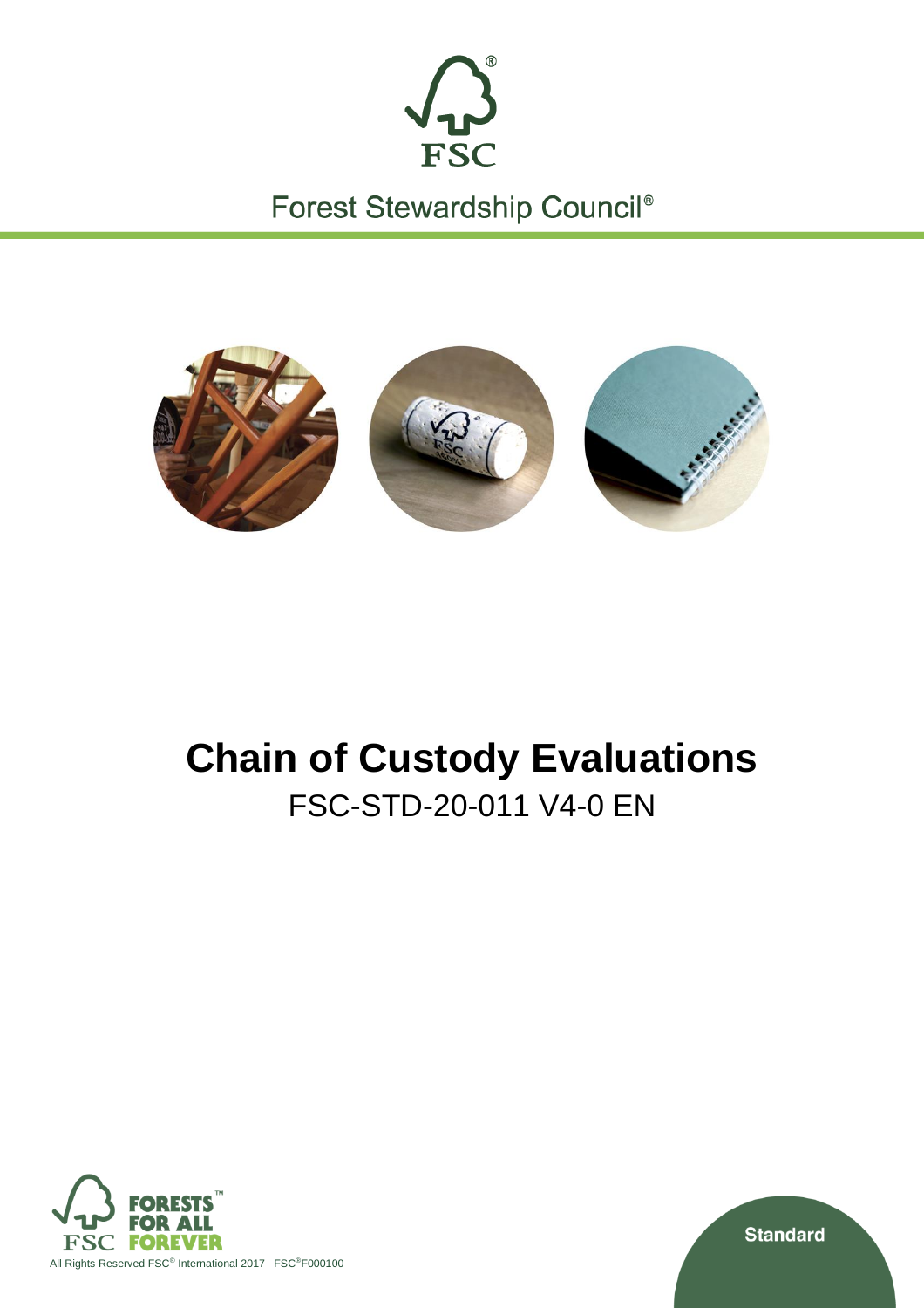| Title:                       | <b>Chain of Custody Evaluations</b>                                                                                 |  |  |  |
|------------------------------|---------------------------------------------------------------------------------------------------------------------|--|--|--|
| Document reference<br>code:  | FSC-STD-20-011 V4-0 EN                                                                                              |  |  |  |
| Approval:                    | 16 November 2016                                                                                                    |  |  |  |
| <b>Contact for comments:</b> | <b>FSC International Center</b><br>- Policy and Standards Unit -<br>Charles-de-Gaulle-Str. 5<br>53113 Bonn, Germany |  |  |  |
|                              | +49-(0)228-36766-0<br>昌<br>+49-(0)228-36766-30                                                                      |  |  |  |
|                              | policy.standards@fsc.org                                                                                            |  |  |  |

© 2017 Forest Stewardship Council, A.C. All rights reserved.

No part of this work covered by the publisher's copyright may be reproduced or copied in any form or by any means (graphic, electronic or mechanical, including photocopying, recording, recording taping, or information retrieval systems) without the written permission of the publisher.

Printed copies are uncontrolled and for reference only. Please refer to the electronic copy on the FSC website (ic.fsc.org) to ensure you are referring to the latest version.

The Forest Stewardship Council (FSC) is an independent, not for profit, nongovernmental organization established to support environmentally appropriate, socially beneficial, and economically viable management of the world's forests.

FSC's vision is that the world's forests meet the social, ecological, and economic rights and needs of the present generation without compromising those of future generations.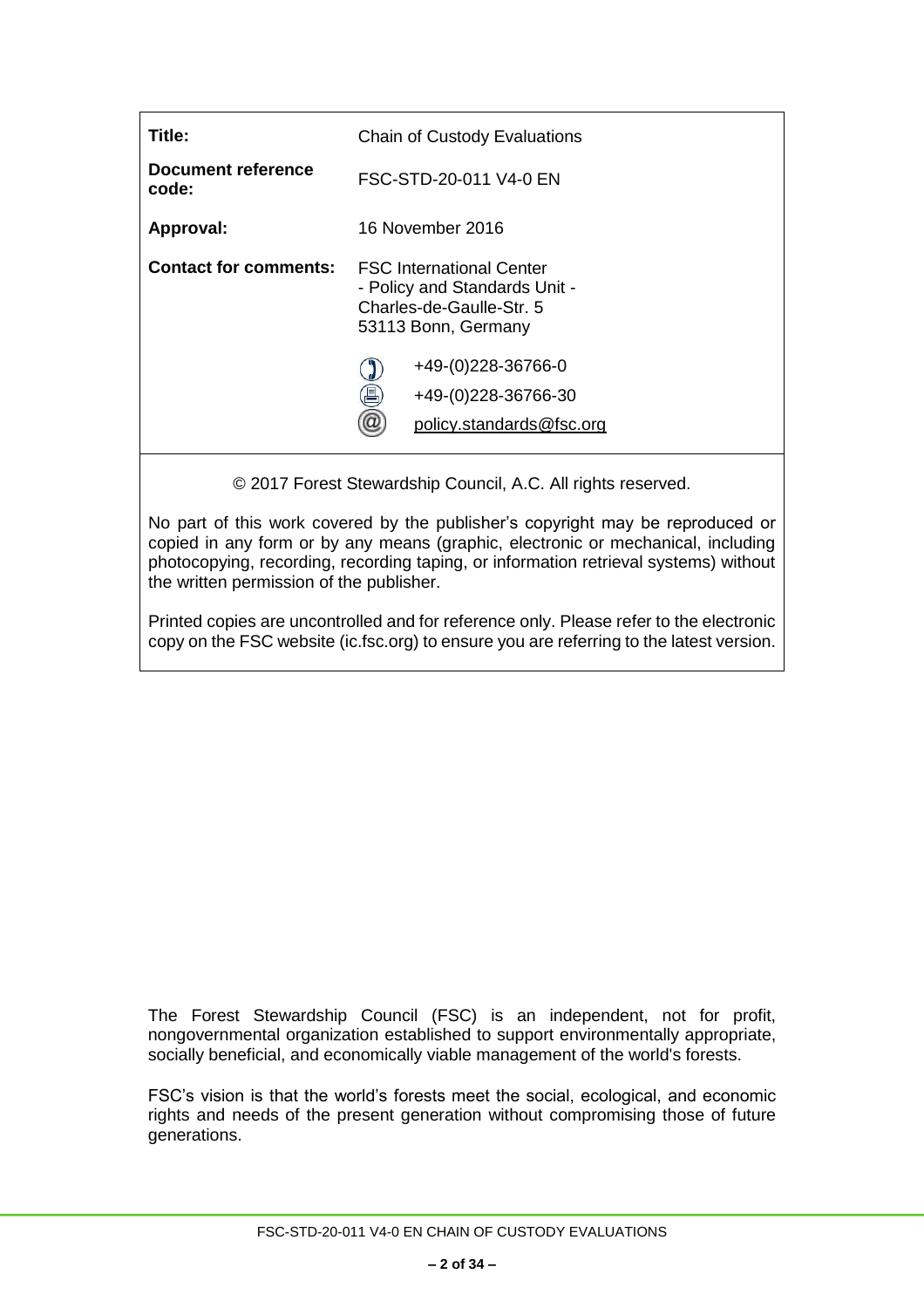# **Foreword**

FSC chain of custody (CoC) certification is designed to provide a credible guarantee that all operations and sites included in the scope of a CoC certificate conform to the requirements of the applicable FSC certification standards specified on the certificate.

Certification audits are based on the certification body's (CB's) evaluation of the means of verification for each requirement of the applicable FSC certification standards. The means of verification include a review of documentation and records, on-site observations, and interviews with managers, employees, and contractors. Audit evidence may be collected over a range of sites and using different means of verification.

This document specifies the requirements and procedures to be followed by FSCaccredited CBs (and applicant CBs) to evaluate CoC operations in order to establish their conformance to applicable certification requirements.

#### **Version History**

**V1-0** Initial version, approved by the FSC Board of Directors at their 45thmeeting, June 2007.

**V1-1** This minor review introduced the accreditation requirements for the evaluation of minor components and supplier audit programs for reclaimed materials. This document version was approved by the FSC Board of Directors at their 46th meeting, November 2007.

**V2-0** This major review introduced a number of changes in the accreditation standard, including the restructuring of the document for better clarity and simplification of the requirements, revised requirements for the evaluation of group CoC, multisite CoC, controlled wood verification programs, supplier audit programs for reclaimed materials, and CB reporting requirements. The revised standard was approved by the FSC Board of Directors at their 66th Meeting on 03 July 2014.

**V3-0** This major review included a number of changes following a revision of the general accreditation standard (FSC-STD-20-001) and FSC controlled wood (FSC-STD-40-005). The revised standard was approved by the FSC Board of Directors at their 71 Meeting on 10 March 2016.

**V4-0** This major review included a number of changes following a revision of the chain of custody standard (FSC-STD-40-004 V3-0). The revised standard was approved by the FSC Board of Directors at their 73 Meeting on 16 November 2016.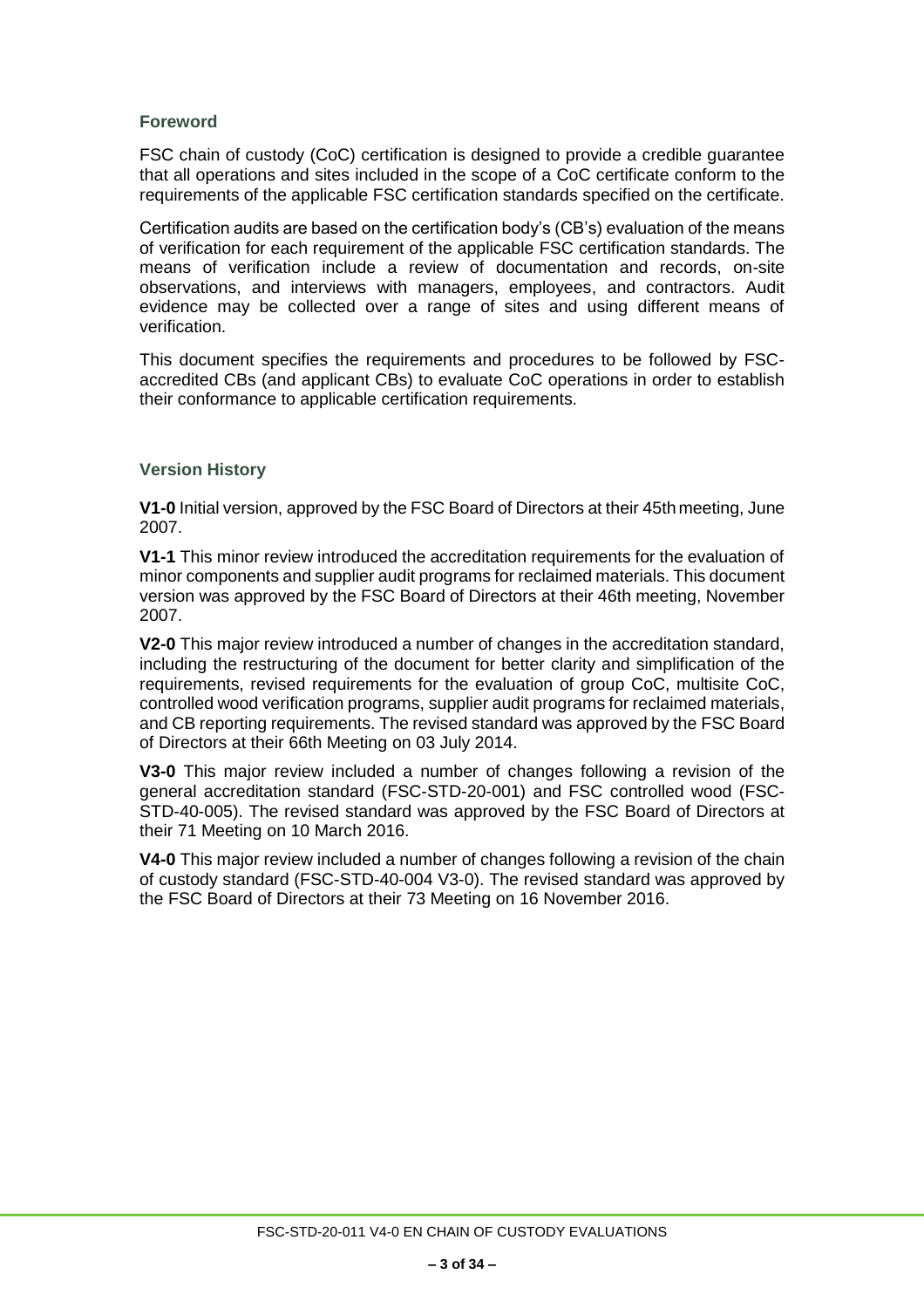# **Contents**

| A  | Objective                                                              | 5  |
|----|------------------------------------------------------------------------|----|
| B  | Scope                                                                  | 5  |
| C  | Effective and validity dates                                           | 5  |
| D  | References                                                             | 5  |
| Е  | Terms and definitions                                                  | 6  |
|    | <b>PART I: General Requirements</b>                                    | 10 |
| 1  | General principles                                                     | 10 |
| 2  | <b>Evaluation requirements</b>                                         | 10 |
| 3  | Surveillance evaluations                                               | 13 |
| 4  | Certification decision                                                 | 14 |
|    | <b>PART II: Evaluating Organizations against Specific Requirements</b> | 16 |
| 5  | Evaluation of controlled wood according to FSC-STD-40-005 V2-1         | 16 |
| 6  | Evaluation of controlled wood according to FSC-STD-40-005 V3-0         | 17 |
| 7  | Evaluation of group and multisite chain of custody certificates        | 22 |
| 8  | Evaluation of supplier audit program for reclaimed materials           | 25 |
| 9  | Evaluation of contractors operating under outsourcing agreements       | 25 |
|    | 10 Transaction verification                                            | 27 |
|    | <b>PART III: Chain of Custody Evaluation Reports</b>                   | 28 |
| 11 | Reporting requirements                                                 | 28 |
| 12 | Public certification summary for evaluations of controlled wood        |    |
|    | according to FSC-STD-40-005 V3-0                                       | 33 |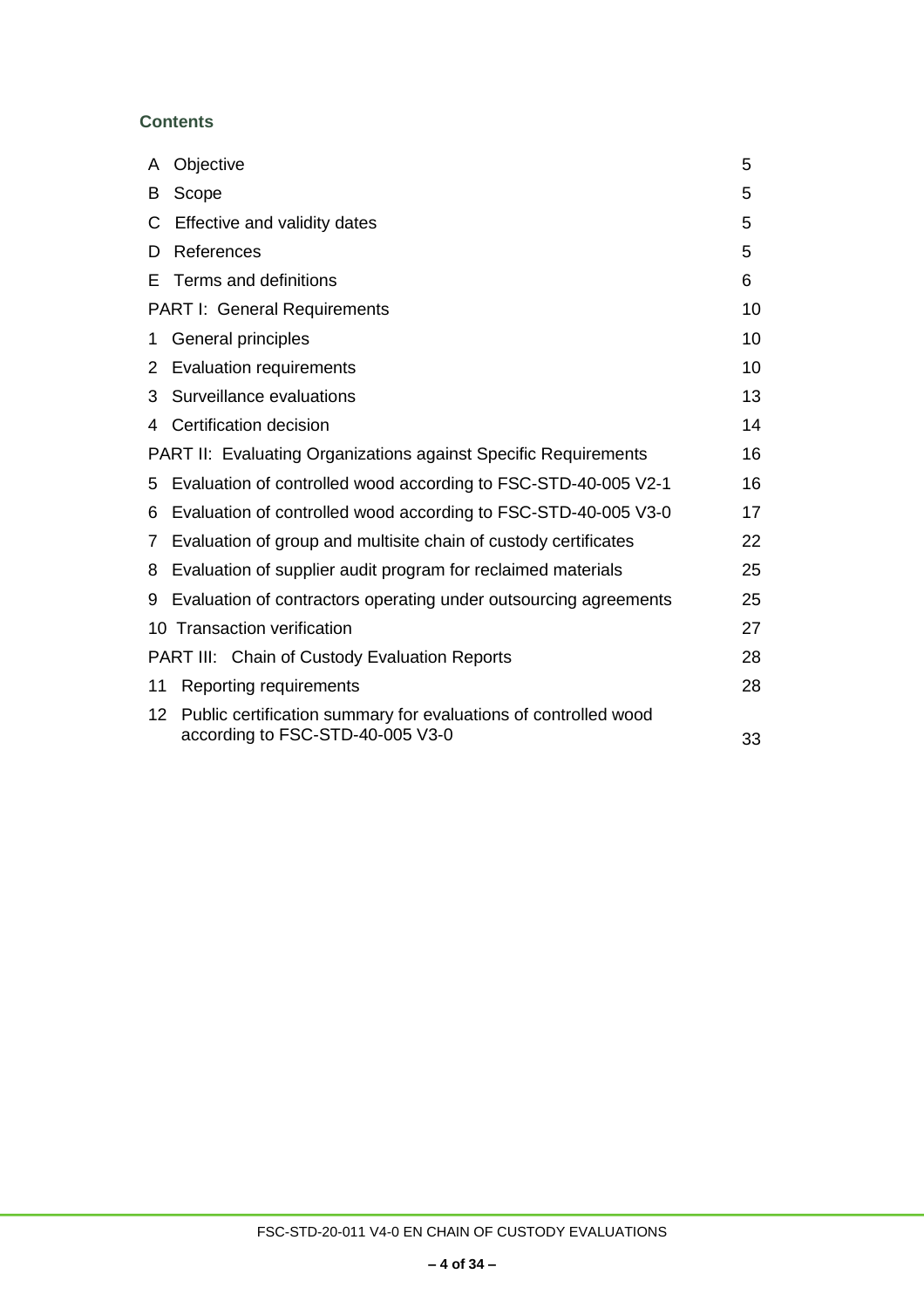# <span id="page-4-0"></span>**A Objective**

<span id="page-4-1"></span>The objective of this standard is to provide the requirements to be followed by FSCaccredited certification bodies (CBs) when auditing CoC organizations against applicable requirements of the FSC normative framework and integrating the findings to come to a reliable certification decision. This standard thereby aims to reduce the level of subjectivity and increase the consistency between sampling levels implemented by different CBs across different situations.

# **B Scope**

This document specifies the requirements and procedures to be followed by CBs (and applicant CBs) to evaluate chain of custody operations in order to establish their conformity to applicable certification requirements. It is the responsibility of the CB to collect evidence and require corrective action as necessary to substantiate its corresponding certification decisions.

The standard is divided into three parts:

- Part I provides the universal requirements for chain of custody evaluations;
- Part II provides specific requirements to be applied according to the scope of the evaluation; and
- Part III provides the minimum requirements for chain of custody evaluation reports.

The requirements of this standard apply to all types of chain of custody evaluations (i.e. pre-evaluations, main evaluations, surveillance evaluations, re-evaluations), unless otherwise specified.

All aspects of this standard are considered to be normative, including the scope, effective date, references, terms and definitions, notes, and annexes, unless otherwise stated.

# <span id="page-4-2"></span>**C Effective and validity dates**

| Approval date            | 16 November 2016             |
|--------------------------|------------------------------|
| Publication date         | 01 January 2017              |
| Effective date           | 01 April 2017                |
| <b>Transition period</b> | 1 April 2017 - 31 March 2018 |
| Period of validity       | Until replaced or withdrawn  |

NOTE: CBs shall adapt their FSC-accredited certification programs (as needed) to ensure conformity to this version of the standard by the end of the transition period.

# **D References**

The following documents are relevant for the application of this document. For dated references, only the edition cited applies. For undated references, the latest edition of the referenced document (including any amendments) applies.

FSC-POL-20-005 *Annual Administration Fee (AAF)* FSC-PRO-60-002b *List of FSC Approved Controlled Wood Documents* FSC-STD-01-002 *FSC Glossary of Terms* FSC-STD-20-001 *General Requirements for FSC Accredited Certification Bodies* FSC-STD-40-003 *Chain of Custody Certification of Multiple Sites* FSC-STD-40-004 *FSC Standard for Chain of Custody Certification*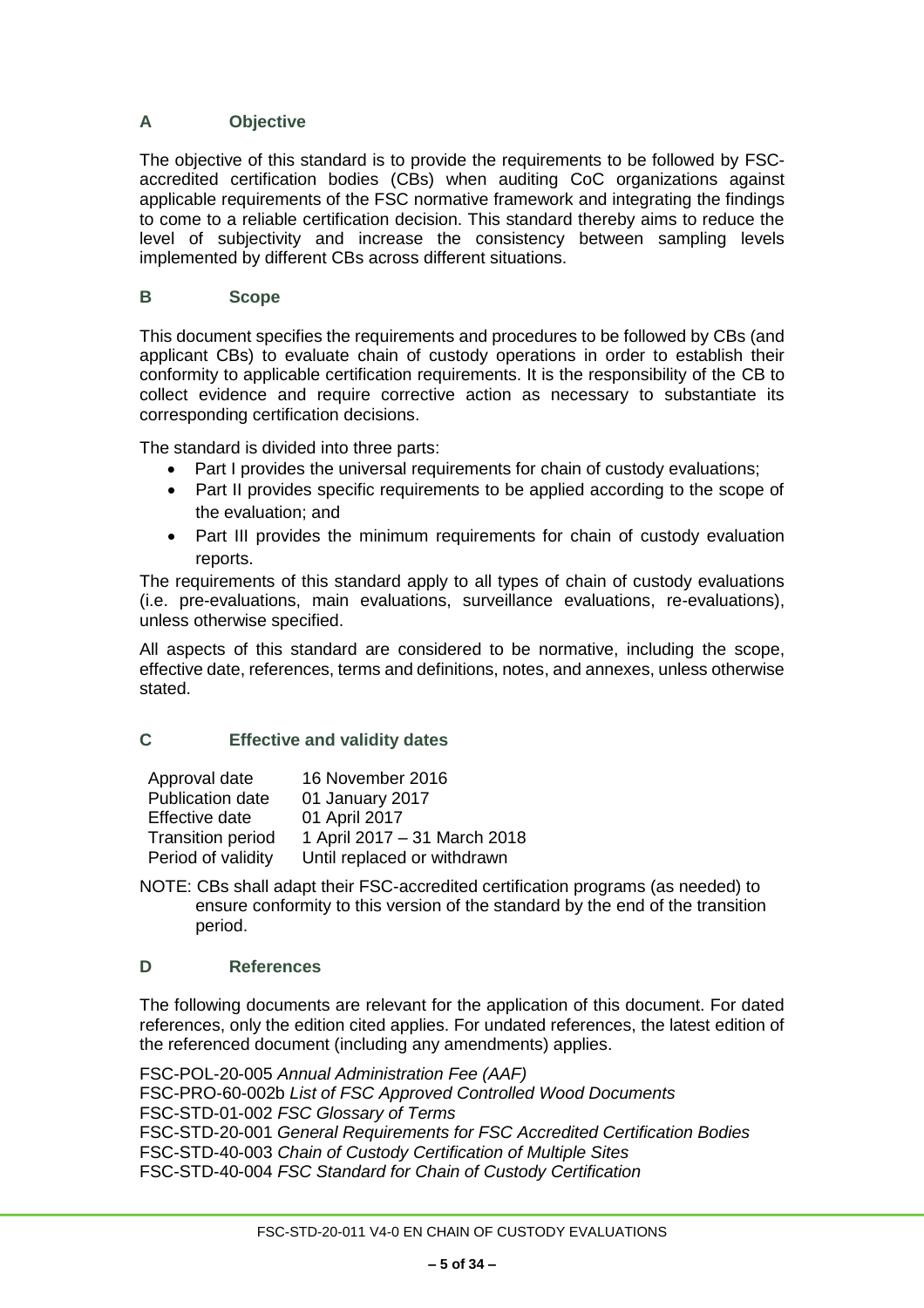FSC-STD-40-004a *FSC Product Classification* FSC-STD-40-005 V2-1 *Standard for Company Evaluation of FSC Controlled Wood* FSC-STD-40-005 V3-0 *Requirements for Sourcing FSC Controlled Wood* FSC-STD-40-007 *Sourcing Reclaimed Material for Use in FSC Product Groups or FSC-Certified Projects*

#### **E Terms and definitions**

For the purposes of this standard, the terms and definitions given in FSC-STD-01-002 EN, FSC-STD-40-004, FSC-STD-20-001, and the following apply:

**Auditing time:** Auditing time includes the time spent by an auditor or audit team in planning including off-site document review, if appropriate; physically or remotely auditing an organization, personnel, records, documentation, and processes; and report writing.

**Central office:** The identified central function (e.g. office, department, person) of a multisite or group chain of custody operation that holds ultimate management responsibility for maintaining the certification contract with the certification body, for upholding the chain of custody system, and for ensuring that the requirements of relevant chain of custody certification standard(s) are met at the participating sites.

**Certification:** Third-party attestation related to products, processes, systems, or persons.

**Certification decision:** Granting, maintaining, renewing, expanding the scope of, reducing the scope of, suspending, reinstating, or withdrawing certification.

**Chain of custody:** The path taken by products from the forest, or in the case of recycled materials from the reclamation site, to the point where the product is sold with an FSC claim and/or is finished and FSC labelled. The chain of custody includes each stage of sourcing, processing, trading, and distribution where progress to the next stage of the supply chain involves a change of ownership of the product.

**Chain of custody certificate:** A document issued under the rules of a certification system, indicating that adequate confidence is provided that a duly identified product, process, or service conforms to a specific standard or other normative document [ISO/IEC Guide 2:1991 paragraph 14.8 and ISO/CASCO 193 paragraph 4.5].

A chain of custody certificate issued by an FSC-accredited certification body provides a credible guarantee that there is no major failure in conformance to the requirements of the specified FSC normative document(s) in any operational site within the scope of the certificate.

Within the FSC certification system there are three types of chain of custody certificates: single, multisite, and group.

**Chain of custody operation:** Individual, company, or other legal entity operating one or more facilities or sites at any 'stage' of the forest product supply chain, that issues invoices for materials or products with an FSC claim that can be used by customers to treat such products as certified or to make promotional claims.

**Chain of custody system:** A control system established by chain of custody operations within and between each stage of the supply chain that allows certification claims along the chain of custody.

**Common ownership:** Ownership structure of a chain of custody operation where all sites under the scope of the chain of custody certificate are owned by the same organization. Ownership means at least 51% of ownership interest over the sites.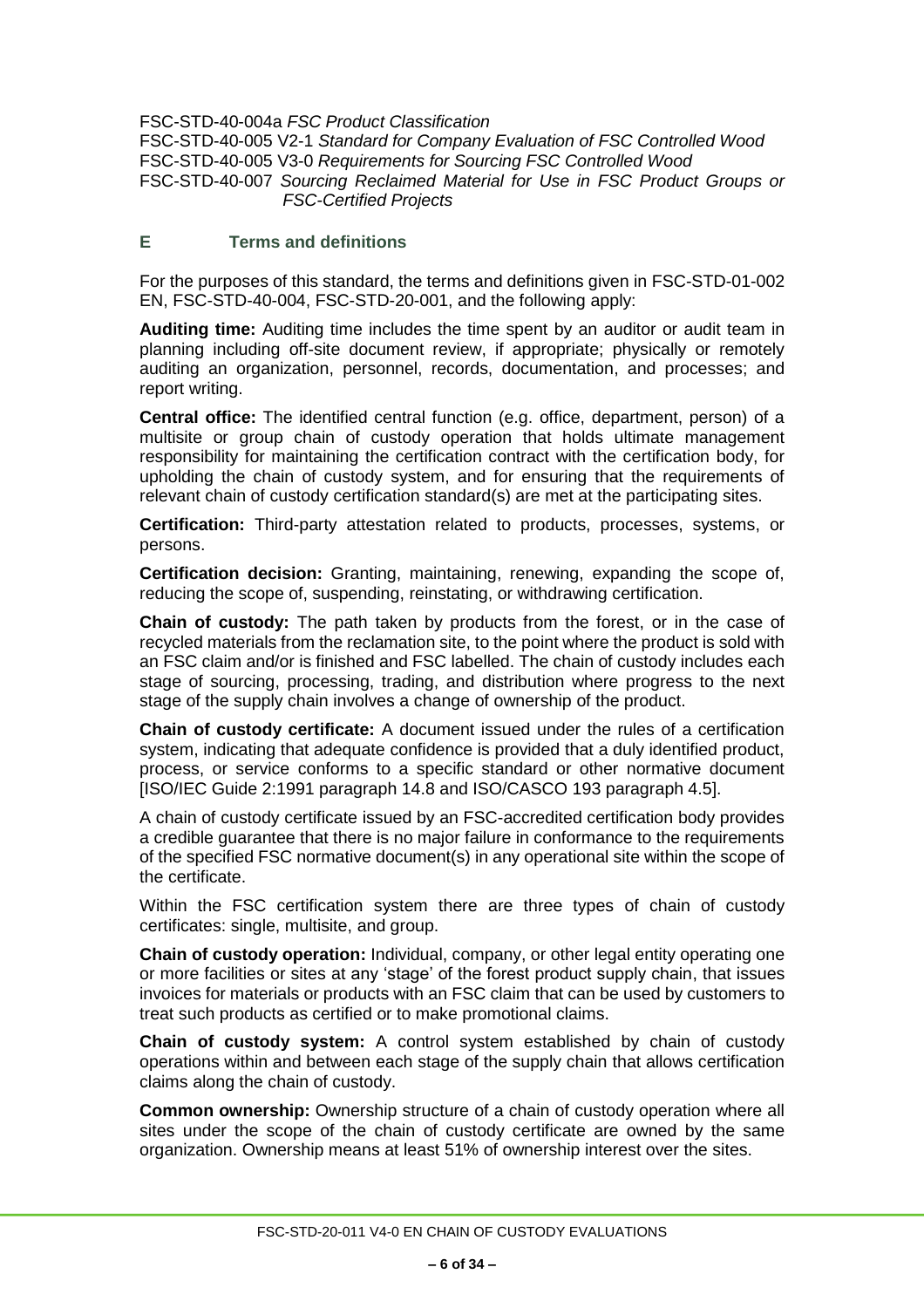**Contractor:** Individual, company, or other legal entity contracted by an organization for any activities under the scope of an FSC COC certificate.

**Controlled material:** Input material supplied without an FSC claim, which has been assessed to be in conformity to the requirements of the standard FSC-STD-40-005 EN *Requirements for Sourcing FSC Controlled Wood.* 

**Critical control point:** A critical control point is a place or situation in the supply chain where materials from uncertified or uncontrolled sources could enter or where certified or controlled materials could leave the system.

**Directly affected stakeholder:** Any person, group of persons, or entity that is, with high probability, subject to the effects of the activities of the organization. With respect to evaluation of controlled wood according to FSC-STD-40-005 EN *Requirements for Sourcing FSC Controlled Wood*, directly affected stakeholders are those who are relevant for the scope of the due diligence system (including activities of the organization and its suppliers<sup>1</sup>), as well as those who influence risk identified through the due diligence system.

**Evaluation:** Systematic examination of the extent to which a product, process, or service fulfils specified requirements (term used in ISO/IEC Guide 65).

Typical types of evaluation include:

 $\overline{a}$ 

- pre-evaluation: assessment to determine the applicant's readiness for the main evaluation;
- main evaluation: initial assessment of an applicant for FSC certification;
- re-evaluation: assessment for renewing certification;
- surveillance evaluation: see 'surveillance'.
- NOTE: The certification body may also conduct other types of evaluations in addition to the ones listed above, e.g. corrective action request (CAR) and pre-condition verification audits, expansion of scope evaluations, or certificate transfer evaluation.

**False claim:** An FSC claim made on a sales document for products that are not eligible to be sold as FSC certified or FSC Controlled Wood. A false claim is different from an inaccurate claim, in which a product that is eligible to be sold as FSC certified is sold with the wrong claim.

**FSC Controlled Wood:** Material or product with the 'FSC Controlled Wood' claim.

**FSC transaction:** Purchase or sale of products with FSC claims on sales documents.

**Fraud:** The offence of intentionally labelling and/or making FSC claims on sales documents of products that are not eligible to be sold as FSC certified or FSC Controlled Wood.

**Interested stakeholder:** Any person, group of persons, or entity that has shown an interest, or is known to have an interest, in the activities of the organization. (Modified from: *FSC-STD-01-001 FSC Principles and Criteria for Forest Stewardship*)

**Organization:** The person or entity holding or applying for certification and therefore responsible for demonstrating conformance to the applicable requirements upon which FSC certification is based. (Source: *FSC-STD-01-001 FSC Principles and Criteria for Forest Stewardship*)

**Outsourcing:** The practice of contracting an internal business process (i.e. activities or tasks that produce a specific service or product) to another organization rather than

<sup>1</sup> When a supplier is mentioned in this standard in relation to controlled wood evaluations, it includes both suppliers and sub-suppliers as defined in FSC-STD-40-005 V3-0.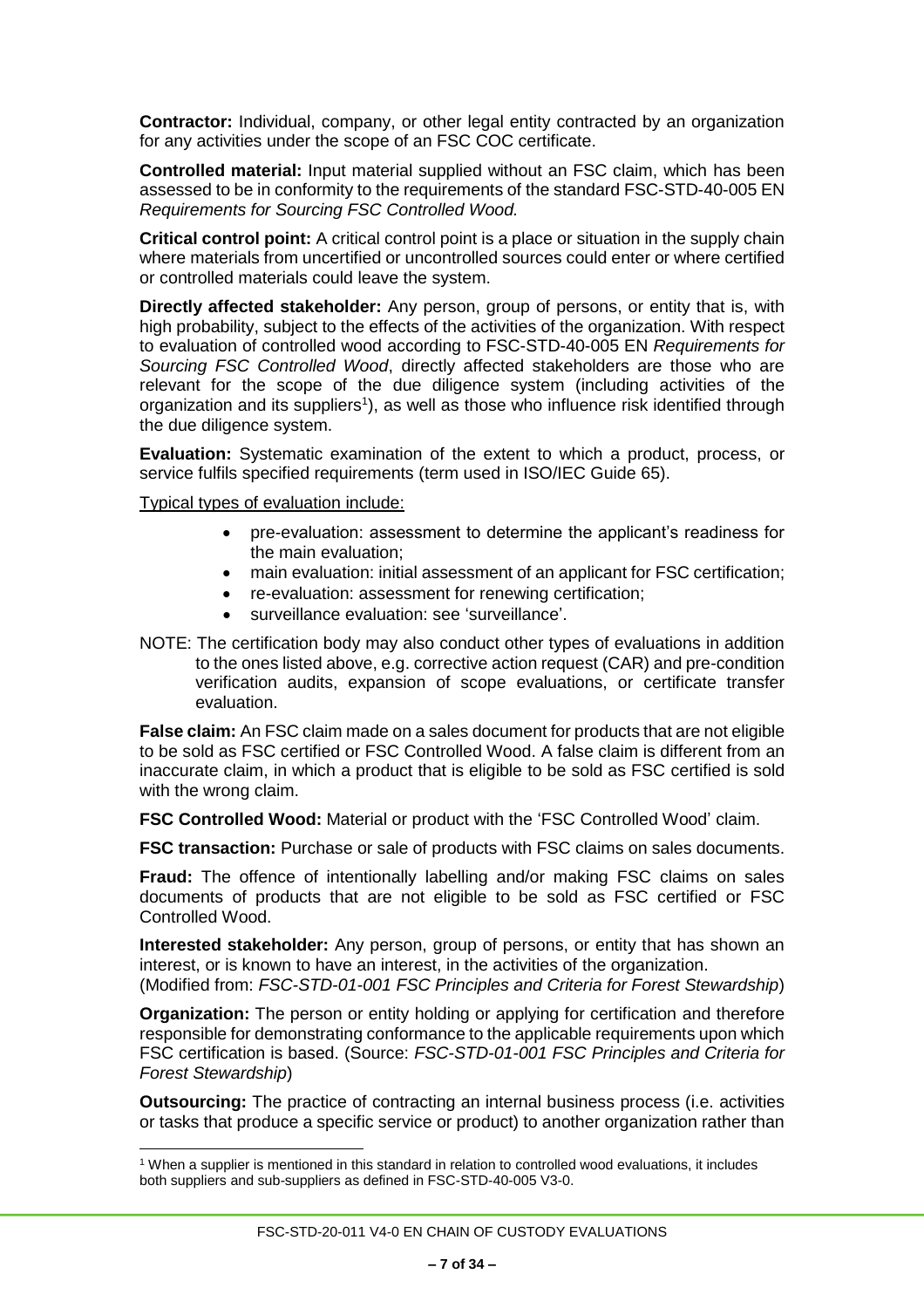staffing it internally. Outsourced activities usually take place outside the organization's facilities; however, the organization may establish outsourcing agreements with other entities operating within its facilities when the organization has no control or supervision over the activities performed by the contractor.

**Participating site:** A site included in the scope of a multisite or group certificate. Contractors that are used within the terms of outsourcing agreements are not considered participating sites.

**High-risk participating site:** A participating site operating a controlled wood verification program or due diligence system according to FSC-STD-40-005, a supplier audit program for reclaimed materials according to FSC-STD-40-007, or high-risk outsourcing<sup>2</sup> to a non-FSC-certified contractor.

**Normal-risk participating site:** A participating site that does not conduct any of the activities considered 'high risk' above.

**Scope of a chain of custody certificate:** The scope of a chain of custody certificate defines the sites, products (by product types and labelling category or material status), and processes or activities that are included in an evaluation, together with the certification standard(s) against which these have been audited in order to ensure that products from those sites and processes meet all applicable requirements. The scope determines the point at which the certified chain of custody system starts (i.e. the point at which the organization takes possession of certified and non-certified material), covering the basic material-related processes (e.g. processing, manufacture, labelling, storage, and/or transport), up to the point at which it finishes (i.e. the point that the certified product leaves the organization's control). Any product which is within the defined scope of the certificate at the time the certificate is issued may be considered to conform to the applicable requirements of relevant FSC normative document(s).

Products which have already left the chain of custody system under evaluation at the time the certificate is issued (i.e. products which have been sold or shipped) cannot be considered to be certified and are not eligible to carry the FSC trademarks.

NOTE: In the case of joint forest management and chain of custody certification, timber that was felled prior to the issue of a certificate, but which has not yet been sold by the forest management enterprise may be sold as certified.

Equivalent considerations apply when a chain of custody certificate is withdrawn or expired. Certified products that were produced in conformance to all applicable FSC normative documents which left the evaluated chain of custody system whilst the certificate was valid remain certified even after the certificate has been withdrawn/ expired. Products which have not yet left the organization's chain of custody system at the time the certificate is withdrawn/ expired lose their certified status with immediate effect.

**Site:** A single functional unit of an organization situated at one physical location, which is geographically distinct from other units of the same organization. An organization's units with distinct physical locations may, however, be regarded as parts of a site if they are an extension of the site with no purchasing, processing, or sales functions of their own (e.g. a remote stockholding). A site can never include more than one legal entity. Contractors that are used within the terms of outsourcing agreements (e.g. outsourced warehouse) are not considered sites. Typical examples of sites include processing or trading facilities such as manufacturing sites, sales offices, or companyowned warehouses.

 $\overline{a}$ <sup>2</sup> See Section 9 for high-risk outsourcing criteria.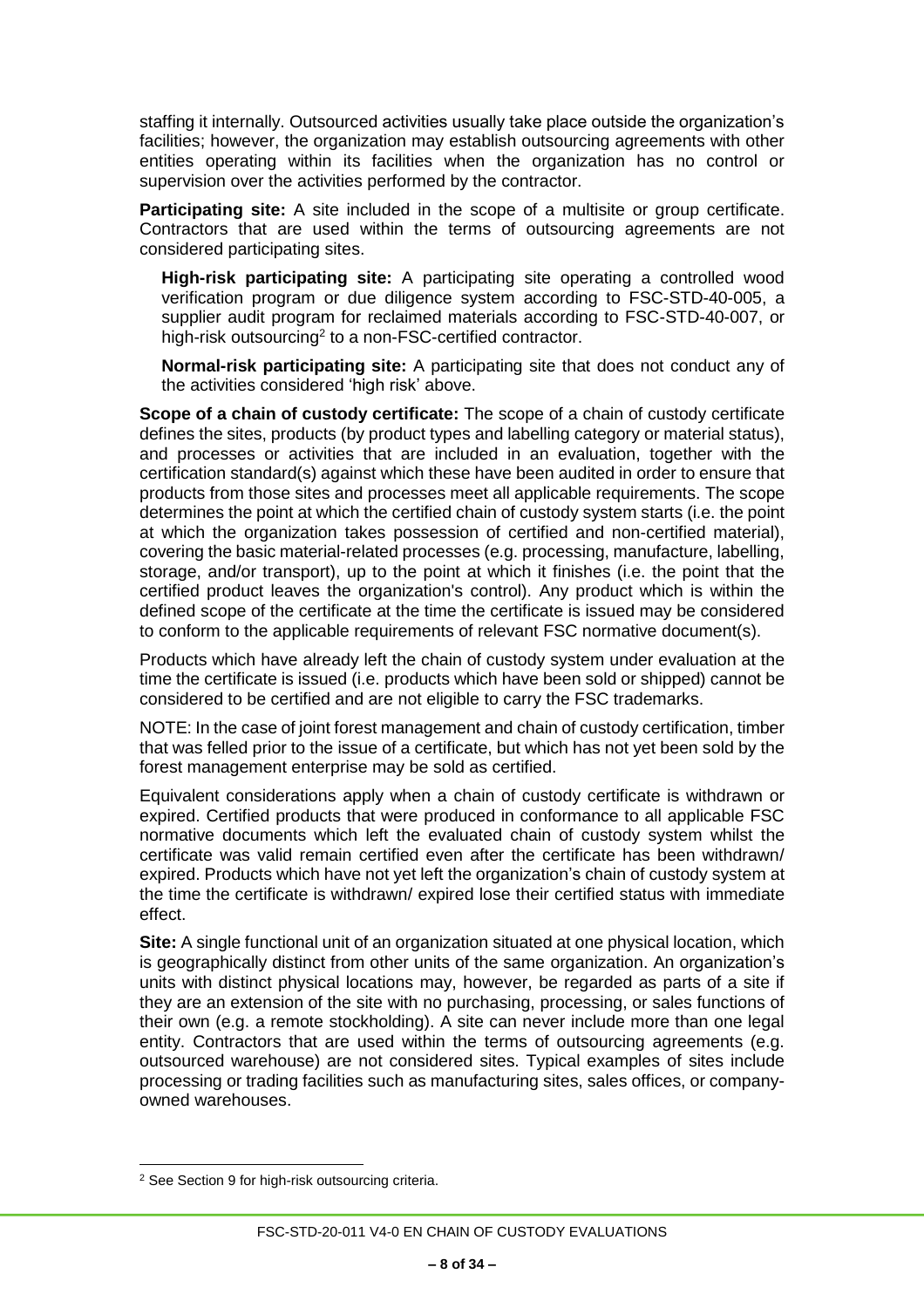**Surveillance:** Systematic iteration of conformity assessment activities as a basis for maintaining the validity of FSC certification.

**Trading partners:** Suppliers and customers of the organization for products purchased or sold with FSC claims.

**Transaction verification:** Verification by certification bodies and/or Accreditation Services International (ASI) that FSC output claims made by certificate holders are accurate and match with the FSC input claims of their respective trading partners.

#### **Verbal forms for the expression of provisions**

[Adapted from ISO/IEC Directives Part 2: Rules for the structure and drafting of International Standards]

'Shall' indicates requirements strictly to be followed in order to conform to the standard.

'Should' indicates that, among several possibilities, one is recommended as particularly suitable, without mentioning or excluding others, or that a certain course of action is preferred but not necessarily required.

'May' indicates a course of action permissible within the limits of the document.

'Can' is used for statements of possibility and capability, whether material, physical, or causal.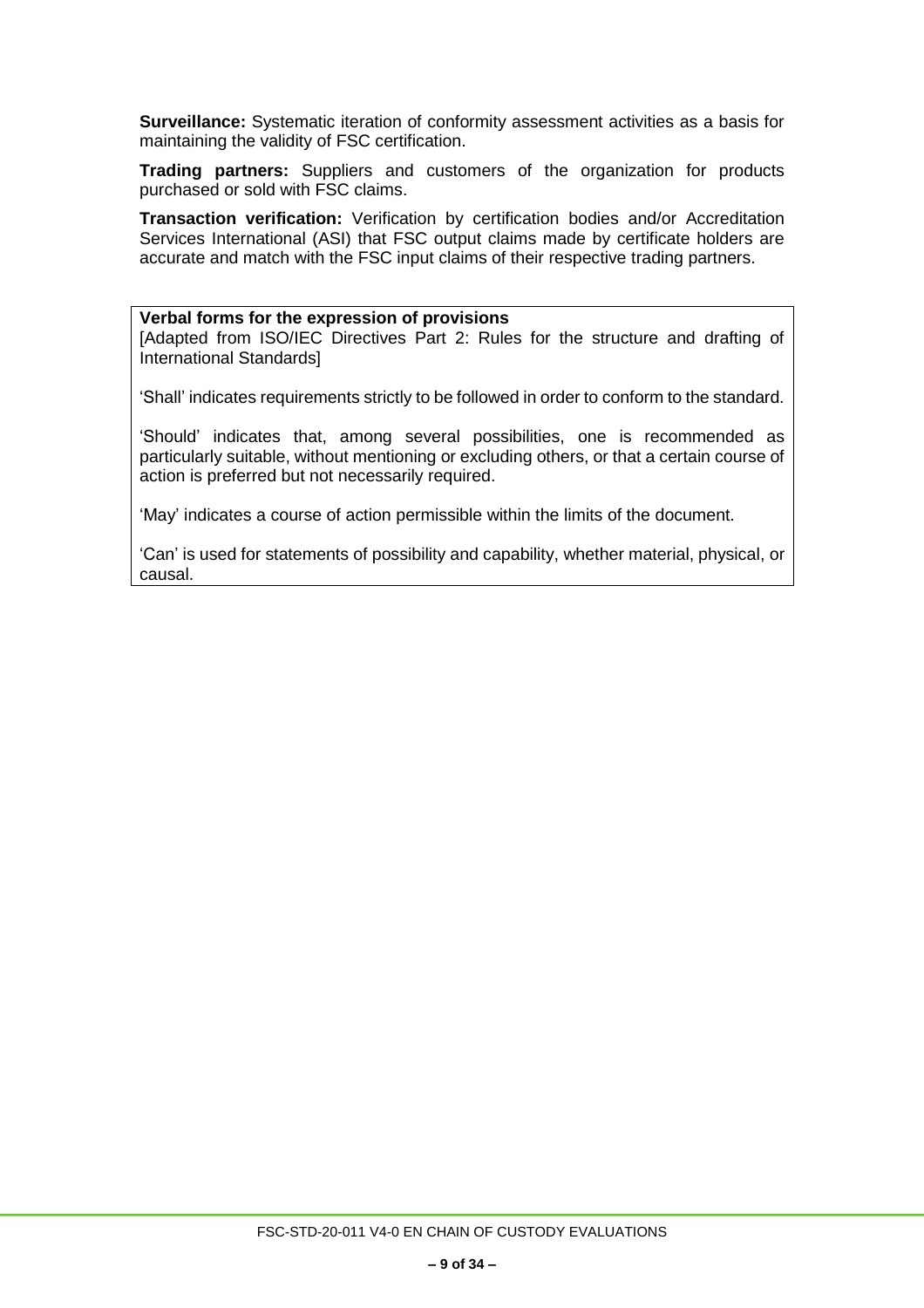# <span id="page-9-0"></span>**PART I: General Requirements**

# **1 General principles**

- 1.1 A chain of custody certificate issued by an FSC-accredited certification body provides a credible guarantee that all chain of custody operations within the scope of a certificate conform to all applicable requirements of the relevant FSC normative documents. In order to provide such a guarantee, the certification body shall:
	- a) analyse and describe the chain of custody operation and/or group or multisite certificate to be evaluated in terms of one or more operational sites;
	- b) confirm that there is a control system in place capable of ensuring that all the applicable requirements are implemented by every operational site, including non-certified suppliers as part of controlled wood and reclaimedmaterial verification programs and contractors as part of outsourcing agreements, within the scope of the evaluation;
	- c) where applicable, carry out sampling of operational sites3, non-certified suppliers4, contractors, documents, management records, and interviews with personnel sufficient to verify that the control system is being implemented effectively and consistently across the whole scope of the certificate;
	- d) confirm that any nonconformity is adequately addressed by the organization within the established timelines.
- NOTE: The chain of custody requirements of the FSC normative framework are designed to be applied at the site level of a chain of custody operation, unless otherwise specified in a standard.

#### <span id="page-9-1"></span>**2 Evaluation requirements**

- 2.1 The certification body shall complete an analysis and description of the operational sites included in the scope of the evaluation, as well as the structures and systems in place for their management.
- NOTE: The results of this analysis and description are required as the basis for subsequent evaluation of the management structure and for sampling the operational sites included in the scope of the evaluation.
- 2.2 The certification body shall define the scope of the chain of custody evaluation by the following parameters:
	- a) site(s) acting in the chain of custody operation;
	- b) product group(s);

 3 Sampling of sites or chain of custody operations is only permitted for evaluations of group and multisite certificates. All sites included in the scope of a single chain of custody certificate must undergo a full evaluation by the certification body.

<sup>4</sup> The sampling of suppliers is applicable for suppliers of material according to FSC-STD-40-005 V2-1 or FSC-STD-40-005 V3-0 and suppliers of reclaimed material included in a supplier audit program according to FSC-STD-40-007 V2-0.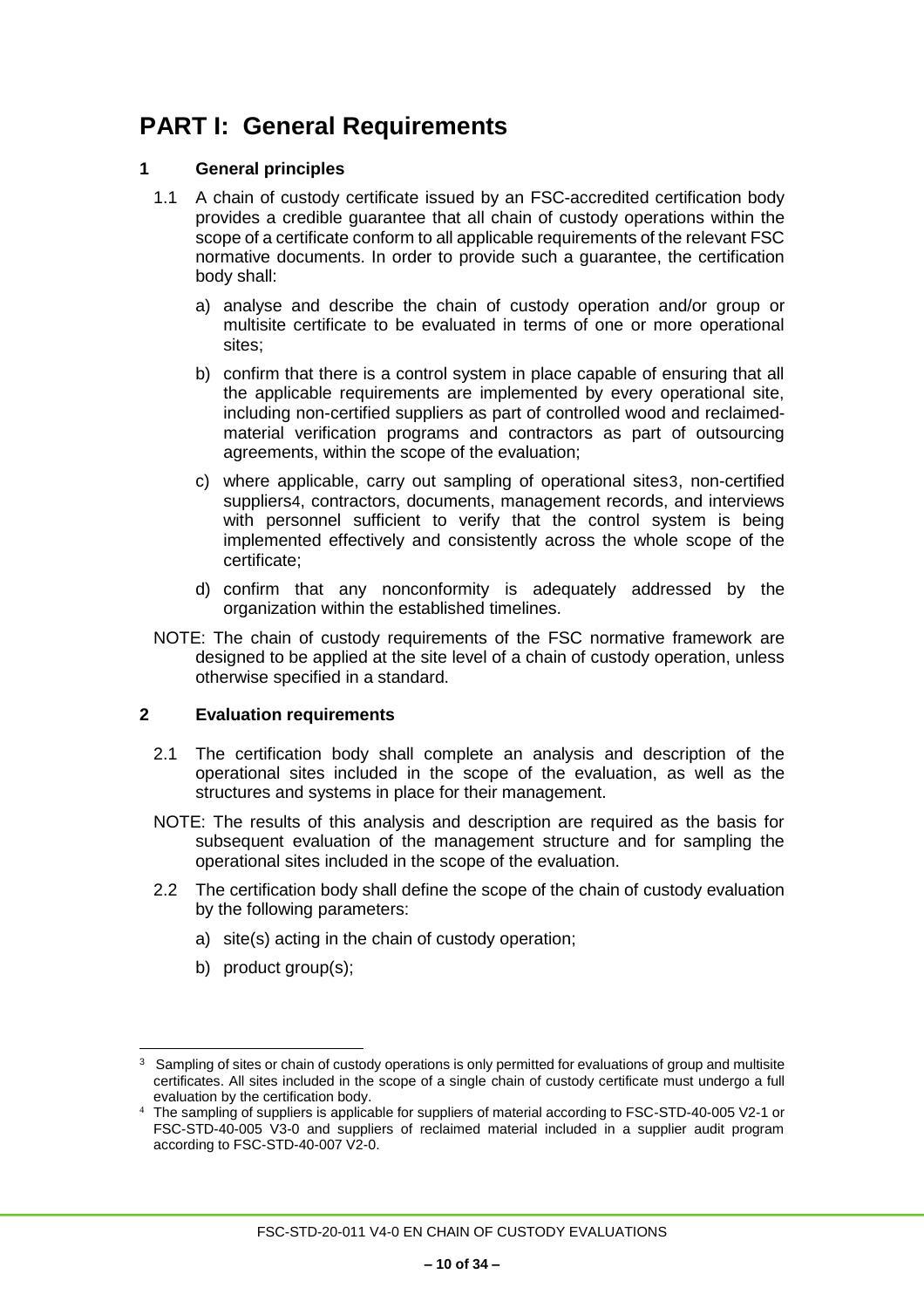- c) processes or activities performed by the organization, including participating sites of multisite or group certificates and contractors;
- d) applicable FSC normative document(s) against which these processes or activities are audited.
- 2.3 The certification body shall determine, in accordance with its documented procedures, the auditing time needed to accomplish each evaluation of the organization's chain of custody control system, covering the requirements that are applicable to the scope of the certificate.

#### **Evaluation of management systems**

- 2.4 The certification body shall complete an analysis of the organization's management control required to ensure that all applicable certification requirements are implemented over the full range of chain of custody operations, including the identification and analysis of the critical control points.
- NOTE: In the case of large multisite organisations the requirement to evaluate conformity implies the need to evaluate management systems and their functioning at regional and sub-regional offices.
- 2.5 The certification body shall evaluate the capacity of the organization to implement its management system consistently and effectively as described. This evaluation shall include consideration of:
	- a) the technical and material resources available (e.g. system and technology for FSC-certified production control, segregation of materials);
	- b) the human resources available (e.g. the number of people involved in management, their training and experience; the availability of expert advice, if required);
	- c) for multisite certificates, the complexity and scale of the activities covered by the certificate scope. This information will be used to evaluate the central office's ability to manage the number of participating sites within the scope of the certificate and determine its annual growth limits.
- NOTE: The certification body may make use of information that is available as a result of previous evaluations in relation to FSC normative documents and/or in relation to other standards such as those published by ISO. In all cases, the certification body shall make its own independent decision as to whether or not the organization conforms to the applicable certification requirements.

#### **Evaluation at the level of the operational site**

- 2.6 The certification body shall evaluate each operational site within the scope of the evaluation (including a sample of participating sites of group and multisite certificates) in order to make direct, factual observations to verify the organization's conformance to all applicable certification requirements. The evaluation shall include:
	- a) identification and assessment of management documentation and a sufficient variety and number of records at each operational site selected for evaluation in order to confirm that management is functioning effectively and as described, particularly with respect to the identified critical control points;
	- b) interviews with a sufficient variety and number of employees and contractors at each operational site selected for evaluation in order to verify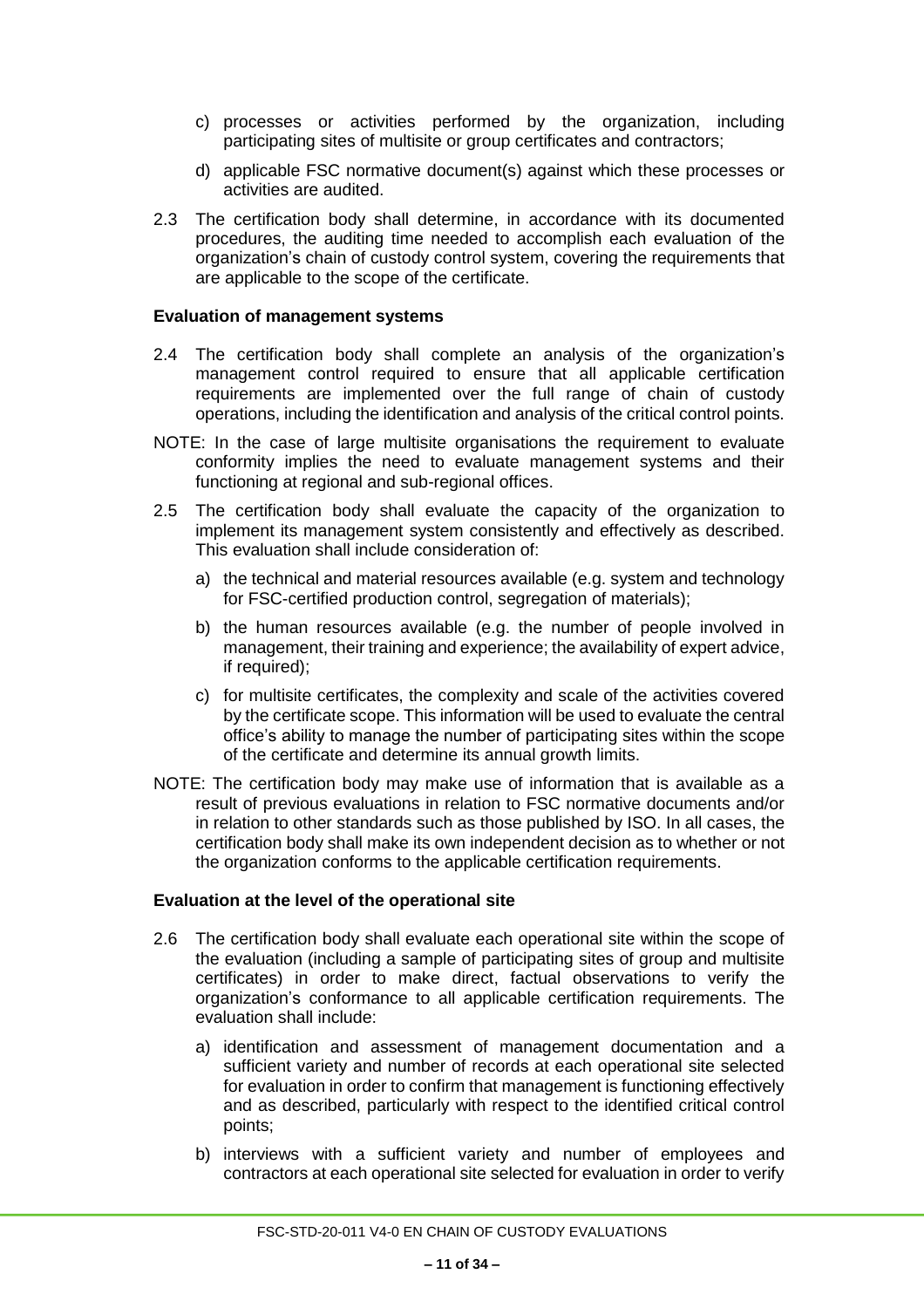the organization's conformance to all applicable certification requirements. As a minimum, interviews shall be conducted to verify training measures and understanding of individual responsibilities at different locations across the operation under evaluation. The interviewer shall ensure that comments can be provided in confidence;

- c) review of the organization's implementation of all applicable corrective action requests;
- d) review of all complaints, disputes, or allegations of nonconformities received by the organization and/or the certification body;
- e) physical inspection of all sites selected for evaluation, including inspection of all locations where operational activities under the scope of the certificate are carried out. Desk audits may be conducted where:
	- i. the site does not take physical possession of FSC-certified materials or products, controlled material, or FSC controlled wood in their own or rented facilities, and does not label, alter, store, or repackage the products (e.g. sales office);
	- ii. the site is used for storage of finished and labelled products only, and where the certification body has confirmed through an initial physical inspection that there is no risk of mixing FSC-certified products with other materials (e.g. the site only stores FSC-certified products). Certification bodies shall conduct physical inspection of these storage sites at least once during the five-year duration of a certificate;
- NOTE: Certification bodies are not obliged to conduct desk audits, even when all requirements specified in 2.6 e) above are satisfied. At its own discretion, initially or at any time, the certification body may decide to carry out site visits where and when necessary to ensure confidence in a certificate.
	- f) purchasing and sales documentation of any materials or products related to FSC certification (e.g. invoices, bills, transport documents, sales contracts);
	- g) confirmation that inputs described as FSC-certified or FSC controlled wood were covered by a valid FSC chain of custody certificate and supplied with the applicable FSC claims and certificate codes;
	- h) review of systems for controlling FSC claims:
		- i. for percentage and credit systems, review of calculations of input percentages and/or credits for each product group within the scope of the certificate;
		- ii. for transfer systems, review of a sample of records of certified outputs, and confirmation that these can be traced to certified inputs;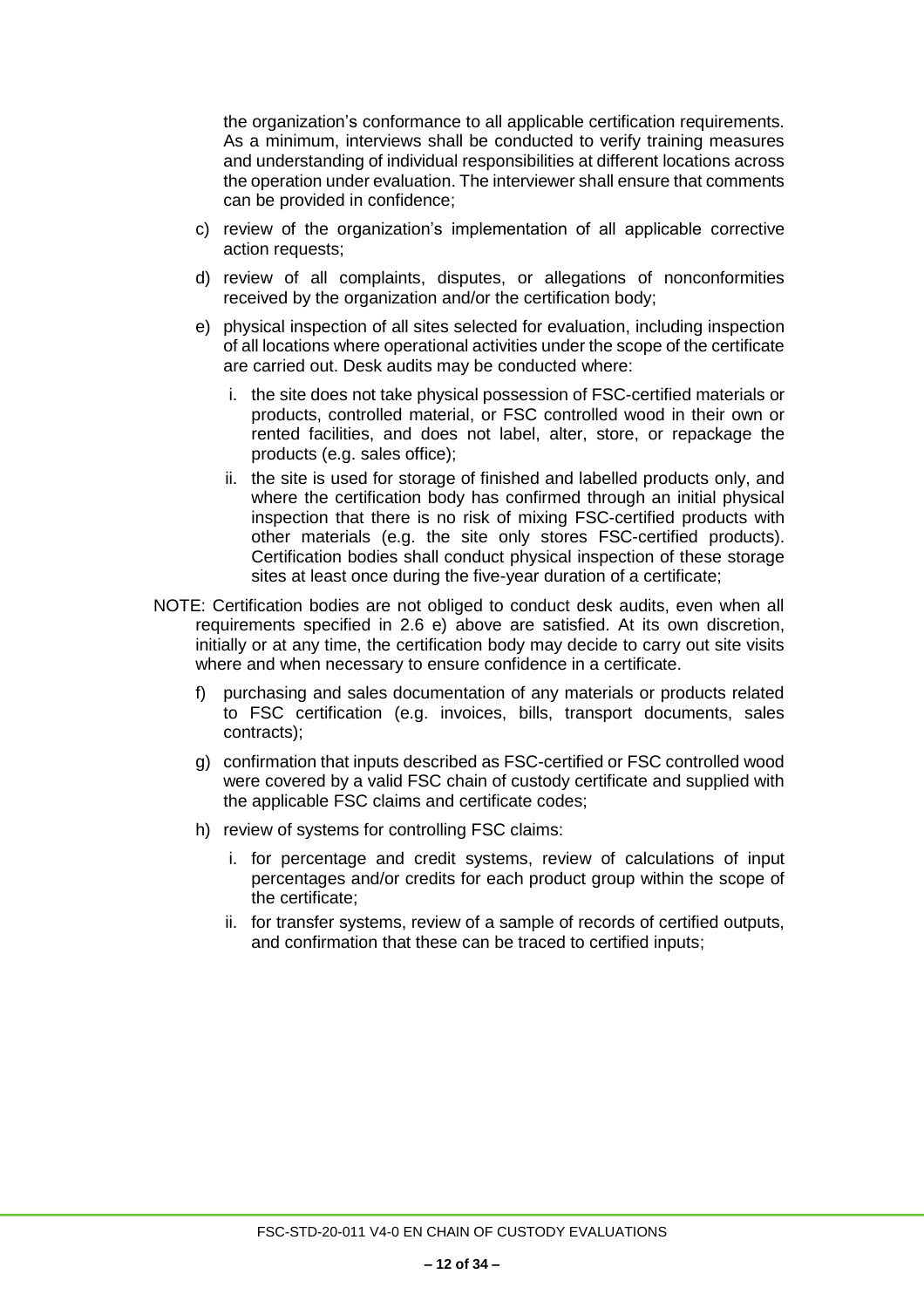- i) confirmation of the correct use of FSC trademarks (on-product and promotional) and the 'FSC Controlled Wood' claim in segregation marks, sales, and transport documentation;
- j) review of training records (e.g. training materials and list of participants);

#### <span id="page-12-0"></span>**3 Surveillance evaluations**

- 3.1 The certification body shall carry out a surveillance evaluation to monitor the organization's continued conformance to all applicable certification requirements at least annually.
- NOTE: The evaluation of corrective action to close major nonconformity may require on-site audits at shorter intervals.
- 3.2 For a certificate that has a five-year validity, at least four surveillance evaluations shall take place before the certificate expires. The number of surveillance evaluations may be reduced if Clause 3.3 applies.
- NOTE: In the context of surveillance, "annually" is to be interpreted as follows: at least once per calendar year, but not later than 15 months after the last evaluation (determined by the date of the field visit or desk evaluation).
- 3.3 For an operation or site that did not perform activities under the scope of the CoC certificate (e.g. did not produce, label, or sell any FSC-certified material and did not source controlled material or sell any FSC controlled wood since the previous audit), a surveillance evaluation may be waived. However, certification bodies shall not waive more than two consecutive surveillance evaluations.
- NOTE: The decision to waive a surveillance evaluation on the grounds described above is at the discretion of the certification body. The certification body may require a surveillance evaluation to be carried out if this is considered necessary to ensure confidence in the certificate.
- 3.4 When a surveillance evaluation is waived, the certification body shall require the organization to sign a declaration stating that no material has been produced, labelled, or sold as FSC-certified; sourced as controlled material; or sold as FSC controlled wood since the last audit. The declaration shall contain a commitment by the organization to maintain the chain of custody system during the period in question and for personnel to contact the certification body as soon as they wish to produce, label, or sell material as FSC-certified, source controlled material, or sell FSC controlled wood. The certification body shall audit the organization no later than three months after the restart of the activities listed in this clause (e.g. restart of FSC production) to confirm the maintenance of the chain of custody system.
- 3.5 At the next surveillance evaluation, the certification body shall review all records back to the previous surveillance evaluation to ensure that the chain of custody system has been maintained and that no material has been produced, labelled, or sold as FSC-certified, sourced as controlled material, or sold as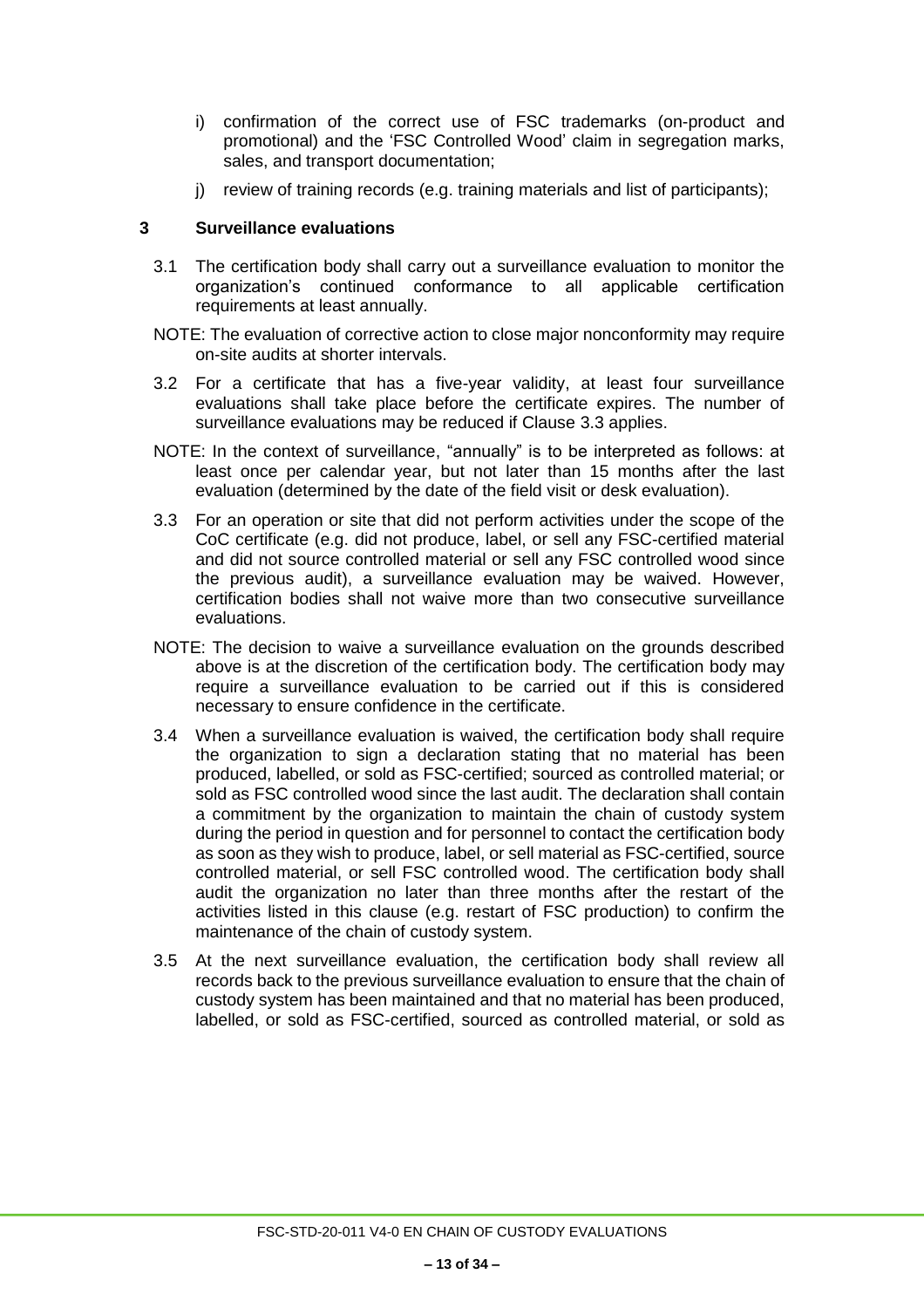FSC controlled wood in accordance with the waive declaration required in Clause 3.4.

- 3.6 In addition to the requirements specified in Clause 2.6, the certification body shall review and assess at minimum:
	- a) any changes to the scope of the certificate, including new chain of custody operations or participating sites, and changes in business activities;
	- b) changes to the organization's management system;
	- c) FSC-certified production and inventory records.

#### <span id="page-13-0"></span>**4 Certification decision**

- 4.1 Certification bodies shall make certification decisions based on their evaluation of the chain of custody operation's conformity to each applicable requirement specified in the relevant FSC normative document(s) and in accordance with the latest version of FSC-STD-20-001.
- 4.2 The certification body shall record all identified nonconformities in the evaluation report or associated checklists.
- 4.3 For group and multisite evaluations, the specification of nonconformities shall distinguish between central office level and participating-site level, where:
	- a) nonconformities at the central office level may be caused by:
		- i. failure to fulfil a central office responsibility, such as administration, internal inspection, record-keeping, trademark use, and others as required by the relevant FSC normative document(s);
		- ii.failure to ensure that participating sites conform to a corrective action request issued by the certification body or the central office;
		- iii. failure of sites to fulfil a responsibility, sufficient in number of sites, extent of the failure, and/or consequences, to demonstrate that central office control has broken down (e.g. where identical nonconformities identified by the certification body are issued to three or more participating sites during an evaluation, the corrective action request may be a result of ineffective training or support by the central office);
	- b) nonconformities at the participating-site level may be caused by:
		- i. failure to fulfil a responsibility, including but not limited to timely provision of adequate information, effective response to internal corrective actions, or correct trademark use;
		- ii.failure to meet the applicable requirements of the relevant FSC normative documents.
- 4.4 Five or more major corrective action requests issued to the central office of a group or multisite by the certification body shall result in the suspension of the entire certificate. Five or more major corrective action requests issued to a participating site of a group or multisite certificate by the certification body shall result in suspension of that particular participating site but will not necessarily result in the suspension of the entire certificate. Nonconformities identified at the participating-site level may result in nonconformities at the central office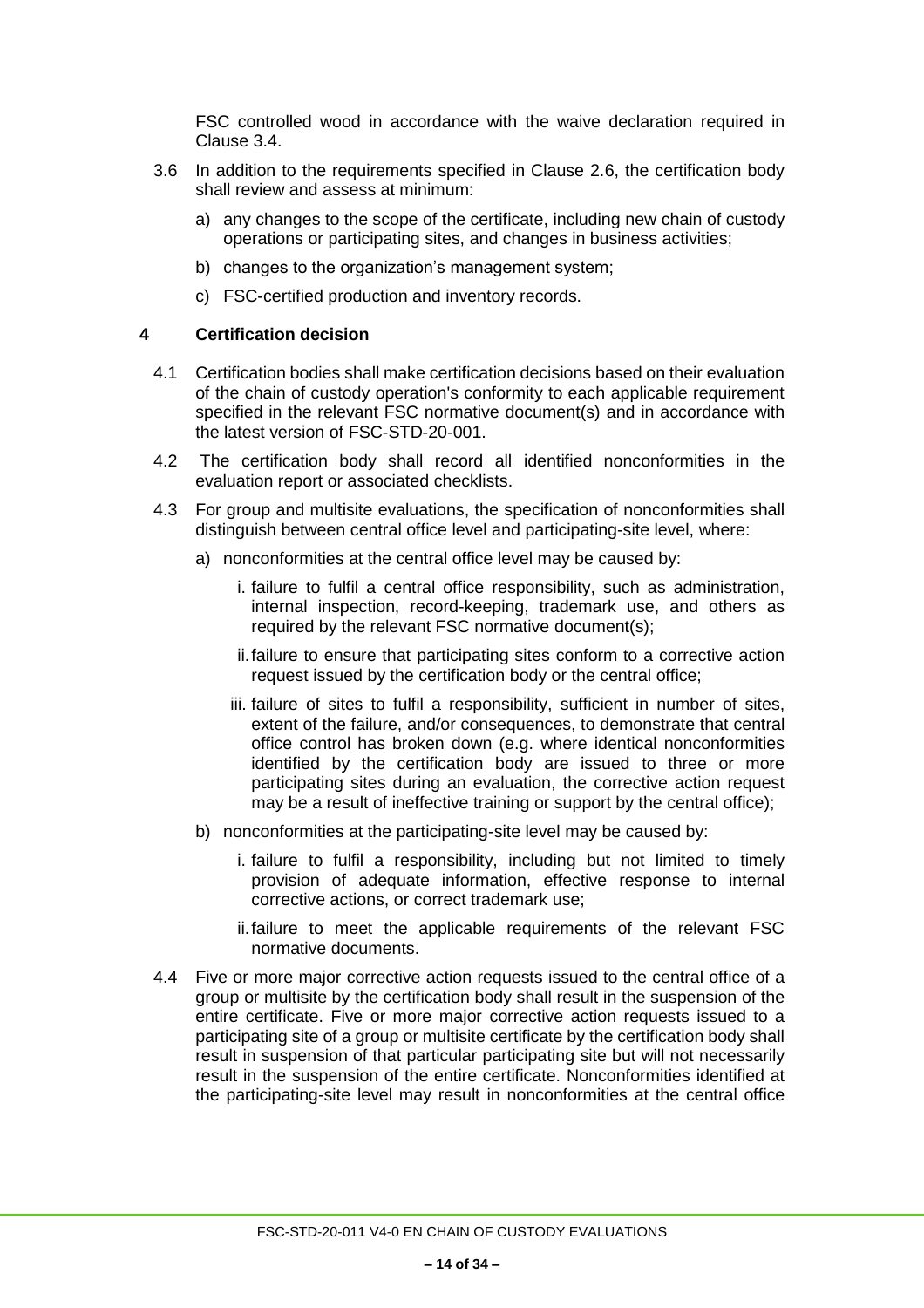level when the nonconformities are determined to be the result of the central office's performance, per Clause 4.3 (a).

- 4.5 For controlled wood evaluations, nonconformities may be caused by failure of the organization to conform to any of the applicable requirements, including but not limited to examples provided in Box 1 below.
- NOTE: Supplier-level nonconformities with relevant requirements may result in a corrective action request to the organization.

#### **Box 1. Examples of major nonconformities for evaluations of FSC controlled wood (informative guidance)**

Examples of major nonconformities to the requirements of FSC-STD-40-005 include:

- a) lack of an effective due diligence system;
- b) failure to legitimately apply the due diligence system to forest resources owned or managed by the organization;
- c) failure of the organization to ensure that its suppliers have taken corrective action(s) determined by the organization to ensure the organization's conformity to the standard FSC-STD-40-005;
- d) absence of independent information that demonstrates the origin of material;
- e) the use of low risk designations that differ from those in approved national risk assessments;
- f) failure of the organization to demonstrate that its risk assessment has been conducted in accordance with the applicable requirements*;*
- g) evidence that the organization has manipulated information used in a risk assessment in order to support a low risk designation;
- NOTE: This includes consideration of the feedback received from stakeholders.
- h) use of material originating from unassessed areas without the certification body's approval of the organization's risk assessment;
- i) failure to establish and implement adequate control measures;
- j) absence of, or failure to implement, a complaint procedure;
- k) failure to assess and mitigate the risk related to mixing material with non-eligible inputs in the non-certified supply chain;
- l) failure to provide information required to be publically available.
- 4.6 A certificate shall be issued to the organization that has direct management responsibility for the chain of custody system under its control.
- NOTE: Certification bodies may issue a chain of custody certificate that covers more than one site, according to the eligibility criteria specified in FSC-STD-40-003.
- 4.7 A chain of custody certificate with the sale of FSC controlled wood in its scope shall also include the FSC controlled wood certificate code issued by the certification body, in the form: XXX-CW-###### – where XXX is the initials of the certification body and ###### is a unique, six-digit number issued by the certification body, which shall be the same as for the corresponding chain of custody certificate.
- 4.8 A chain of custody certificate may be issued before the organization has taken physical possession of eligible inputs (FSC-certified, FSC controlled wood, controlled material, or reclaimed material) if the certification body is satisfied that an operational chain of custody system is in place. In such cases:
	- a) the certification body shall require that the organization notifies it as soon as eligible input stock is available or the production of FSC-certified material has started;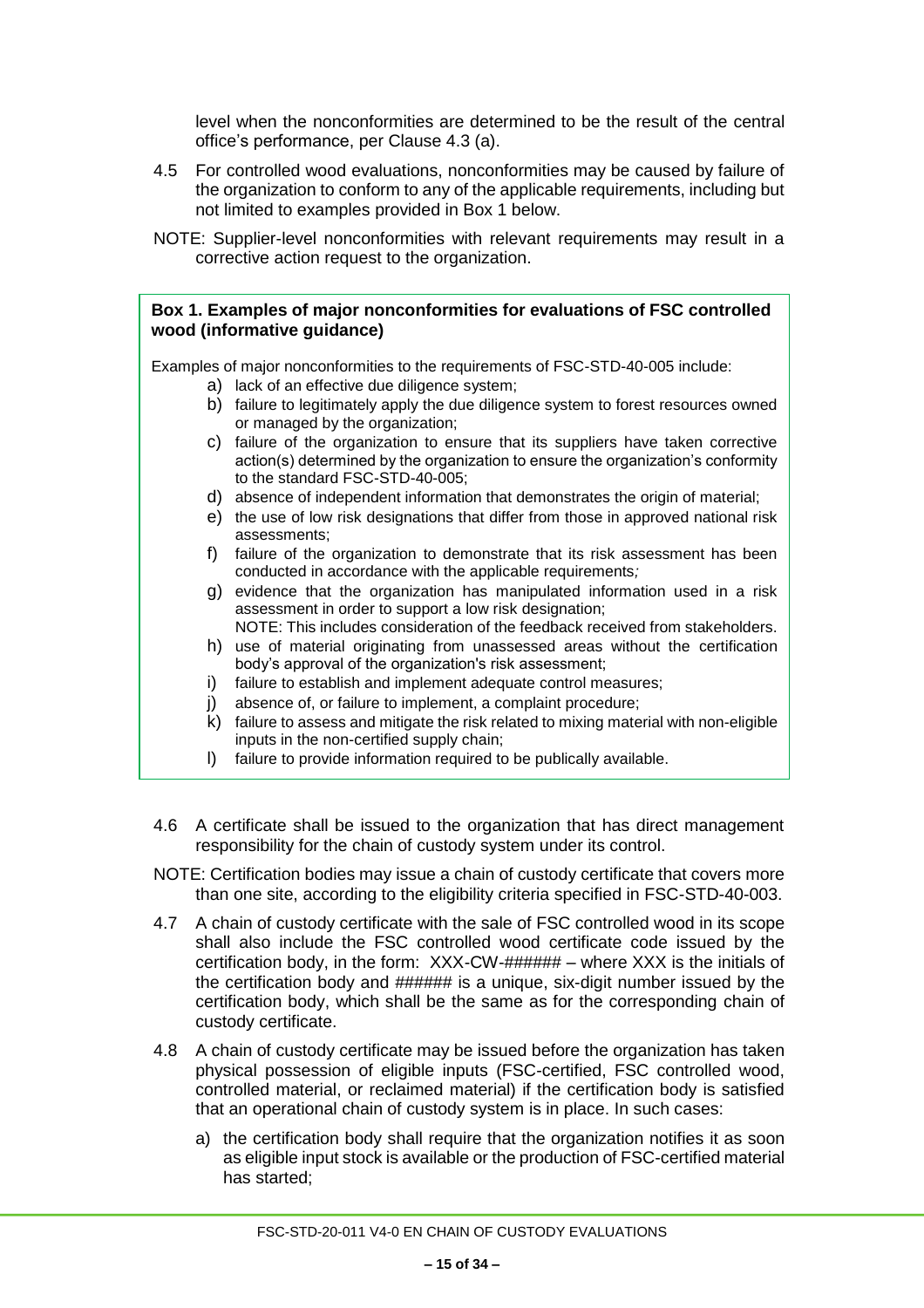b) the certification body shall carry out a (second) site visit or conduct the first surveillance evaluation within three months following the receipt of such a notification, unless the main evaluation has not resulted in any nonconformity related to the management of critical control points.

# <span id="page-15-1"></span><span id="page-15-0"></span>**PART II: Evaluating Organizations against Specific Requirements**

# **5 Evaluation of controlled wood according to FSC-STD-40-005 V2-1**

- 5.1 Certification bodies shall evaluate whether the organization's verification program has been implemented in accordance with all applicable certification requirements and any additional guidance provided or approved by the FSC Policy and Standards Unit.
- 5.2 The certification body shall evaluate the risk associated with sourcing wood from unacceptable sources within the sourcing areas of the organization under evaluation. The certification body shall verify whether the organization's procedures actively and effectively avoid wood from unacceptable sources being sourced as controlled material and that the procedures developed by the organization are adequate based on the size and risk of the district of origin.
- 5.3 The certification body shall verify whether the organization has a robust system for demonstrating the district of origin of controlled material.
- 5.4 The certification body shall verify whether documentation to prove the district of origin is authentic and reliable.
- 5.5 The certification body shall verify that the controlled material can be tracked to the district of origin.

#### **Evaluation of the organization's risk assessments**

- 5.6 The certification body shall evaluate the organization's risk assessment results to confirm that the risk designation is adequate and properly justified.
- 5.7 The certification body shall assess whether the results of the organization's risk assessment are consistent with the publicly available information related to the five controlled wood categories on the FSC Global Forest Registry and other publically available sources. If the organization classifies sourcing areas differently than in the publically available information, the certification body shall ensure that the organization's classification is clearly justified and evidenced.
- 5.8 The certification body shall ensure that the latest version of the public summary of the organization's risk assessment is available on the FSC database within seven business days of the registration of the certification status or approval of a new or updated risk assessment.

#### **Evaluation of the organization's verification program for wood supplies from sources designated as 'unspecified risk'**

5.9 The organization can hire any external organization to conduct the supplier verification of unspecified risk sources (according to Annex 3 of FSC-STD-40- 005 V2-1), excluding its own certification body.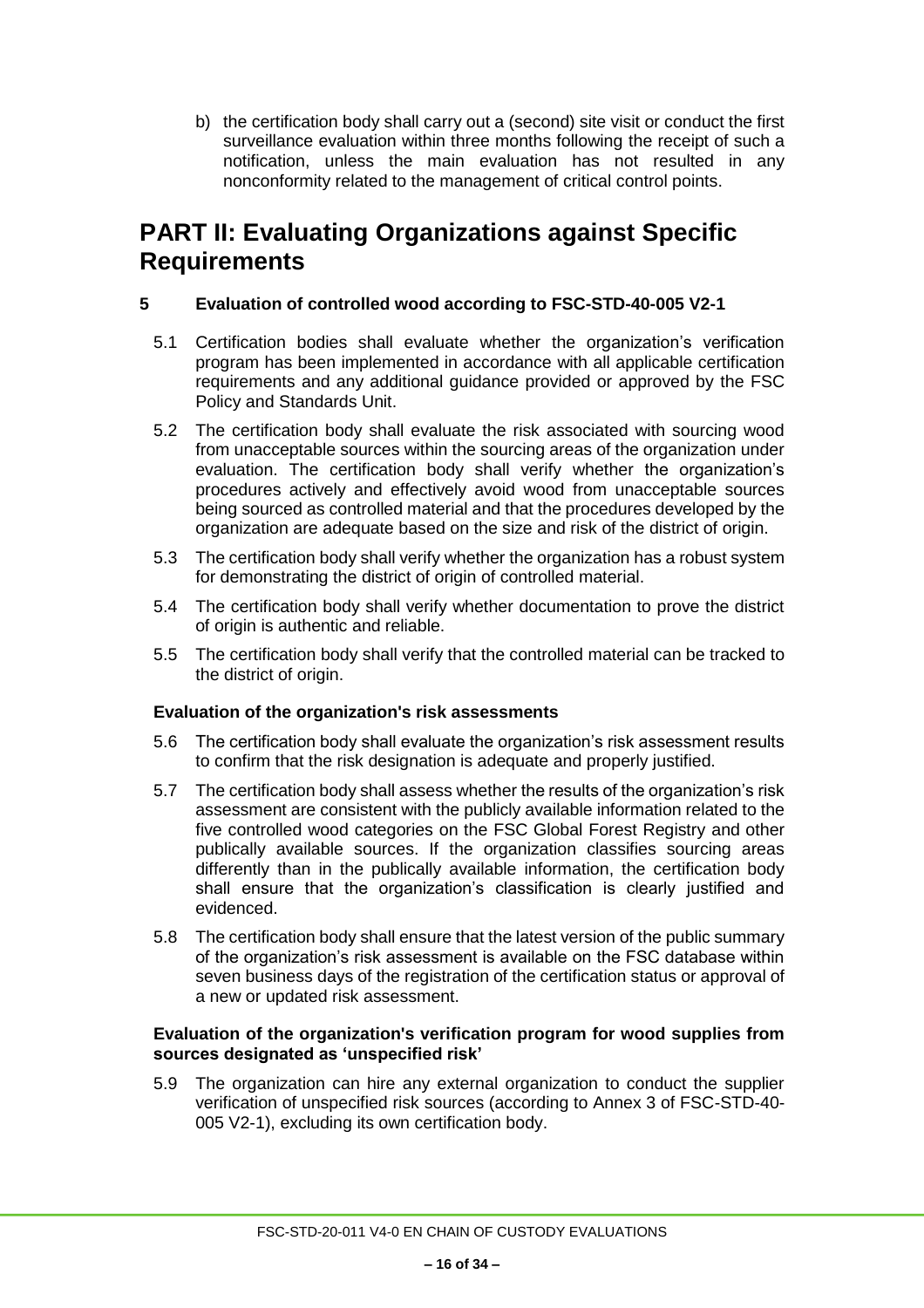- 5.10 Where the organization conducts its own field verification of suppliers of wood from unspecified risk sources, the certification body may opt to conduct their field audits in coincidence with the field verification audits by the organization.
- 5.11 The certification body shall verify whether the staff and/or external organization responsible for the implementation of the organization's verification program for unspecified risk sources are qualified for this function.
- 5.12 For each of the controlled wood categories classified as unspecified risk, the certification body shall conduct field audits at the forest management unit (FMU) level to evaluate the suppliers' conformance to the applicable requirements.
- 5.13 The certification body shall calculate the minimum number of FMUs for evaluation as follows: For each set of 'like' FMUs (x) included in the organization's field verification program, the certification body shall select as a minimum (y) 0.8 times the square root (y=0.8  $\sqrt{x}$ ) rounded to the upper whole number, where "x" is the sample of organization's suppliers calculated according to Annex 3, Clause 1.8 of FSC-STD-40-005 V2-1.
- 5.14 The annual sampling pool for certification bodies shall include a maximum of 50% of the FMUs that the organization has visited in the current evaluation cycle as part of their verification program, rounded to the upper whole number. The certification body shall verify and use the organization's classification of FMUs included in the organization's verification program as sets of "like" FMUs for the purpose of sampling. The sets shall be selected to minimize variability within each set in terms of:
	- a) forest type (e.g. natural forest, plantation);
	- b) geographical location (district);
	- c) size of the operation (e.g. Small or Low Intensity Managed Forest, or SLIMF).
- 5.15 If another FSC-accredited certification body conducted a field visit to an FMU as part of the organization's verification program, that site can be excluded from the sample.

#### **6 Evaluation of controlled wood according to FSC-STD-40-005 V3-0**

#### **Stakeholder consultation**

- NOTE: Stakeholder consultation requirements apply only for the first evaluation and subsequent re-evaluations of the organization to FSC-STD-40-005 V3-0, as well as where material is sourced from unassessed, specified, or unspecified risk areas according to the applicable FSC risk assessment.
- 6.1 The certification body shall conduct stakeholder consultations adequate to the size and scale of the organization's due diligence system (DDS) to verify its conformance to applicable requirements. The certification body shall:
	- a) identify and invite directly affected stakeholders to participate in the consultation. Invitation of relevant FSC network partners is mandatory;
	- b) provide a public notification about the consultation process, including dates and activities in the scope of the consultation, in order to accommodate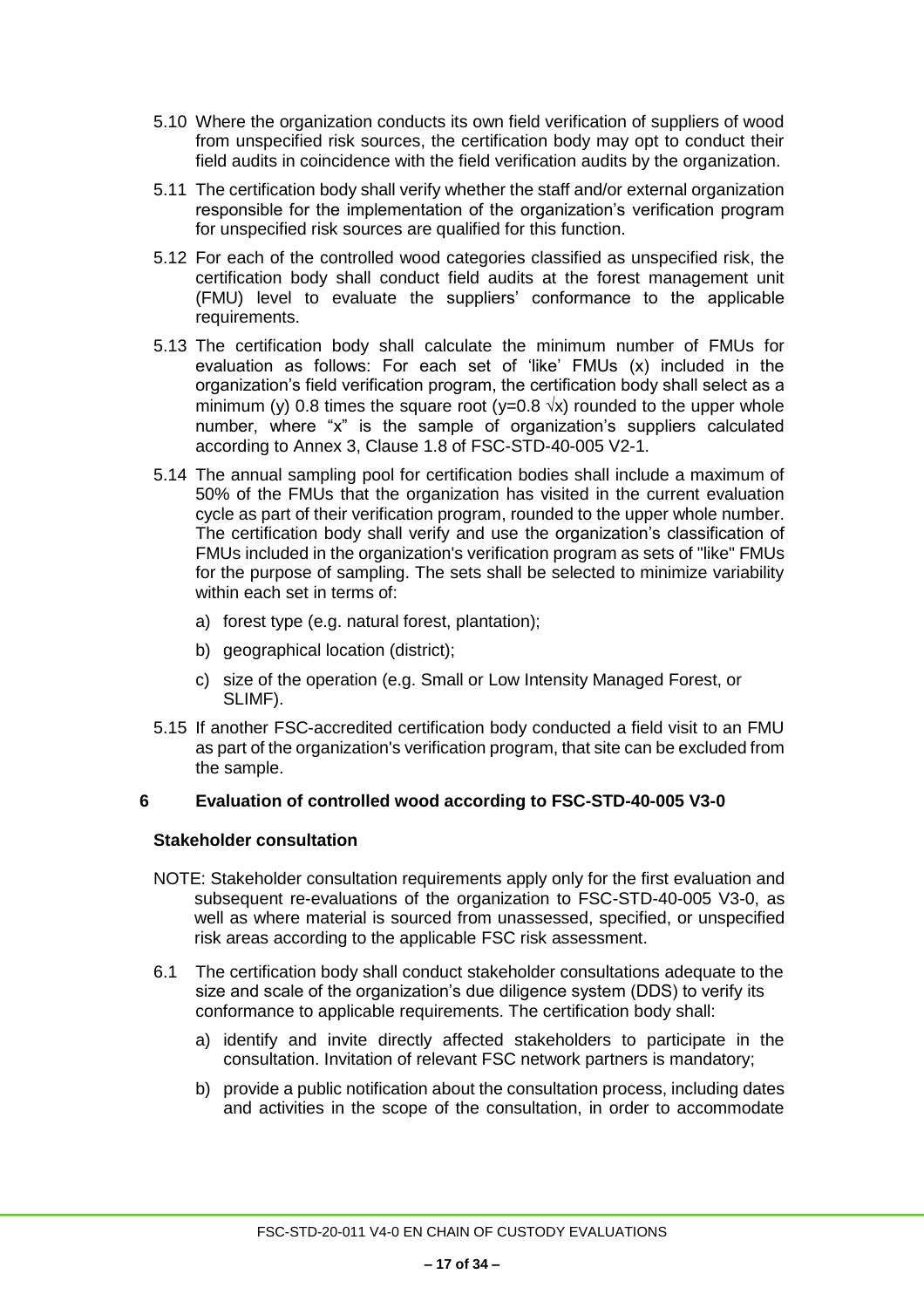participation of interested stakeholders. Means of notification shall ensure that interested stakeholders can access information about the consultation;

- NOTE 1: Invitation of directly affected stakeholders aims to ensure they are directly informed about the consultation process and to increase their engagement, whilst public notification aims to provide additional opportunity for engagement of interested stakeholders.
- NOTE 2: Consultation can only be conducted based on voluntary engagement of directly affected or interested stakeholders.
	- c) provide participating stakeholders with access to information as required in Section 6 of FSC-STD-40-005 V3-0 at least six weeks prior to the evaluation;
	- d) employ effective and culturally appropriate means of invitation, notification, and consultation;
- NOTE: Examples of techniques may include: announcement via the certification body's website; face-to-face meetings; personal contacts by phone, email, or letter; notice published in the national and/or local press and on relevant websites; local radio announcements; announcements on local customary notice boards. Consultation may include a request for written comments on a predetermined set of specific questions.
	- e) ask participating stakeholders for consent for the publication of their comments;
	- f) provide stakeholders with the opportunity to comment in confidence;
	- g) evaluate information and comments provided by stakeholders objectively and meaningfully. The certification decision shall only be affected in so far as the comments provide evidence of conformity or nonconformity to the applicable requirements;
	- h) respond to all stakeholders who participated in the consultation process and explain how their comments were taken into account within 30 days of making the certification decision;
	- i) maintain records of the consultation process, including stakeholders identified, stakeholders who participated in the consultation and their comments, and evidence that the consultation was carried out in line with the requirements of this standard.

#### **Evaluation of the organization's DDS**

General requirements

- 6.2 The certification body shall design and implement a system for evaluating the relevance, effectiveness, and adequacy of the DDS, according to the scope and scale of the organization's operation. The certification body shall specify and justify in its system the means of verification of risk assessments and control measures established by the organization, including, but not limited to:
	- a) a mechanism for verifying risk designations against available sources of information and applicable requirements;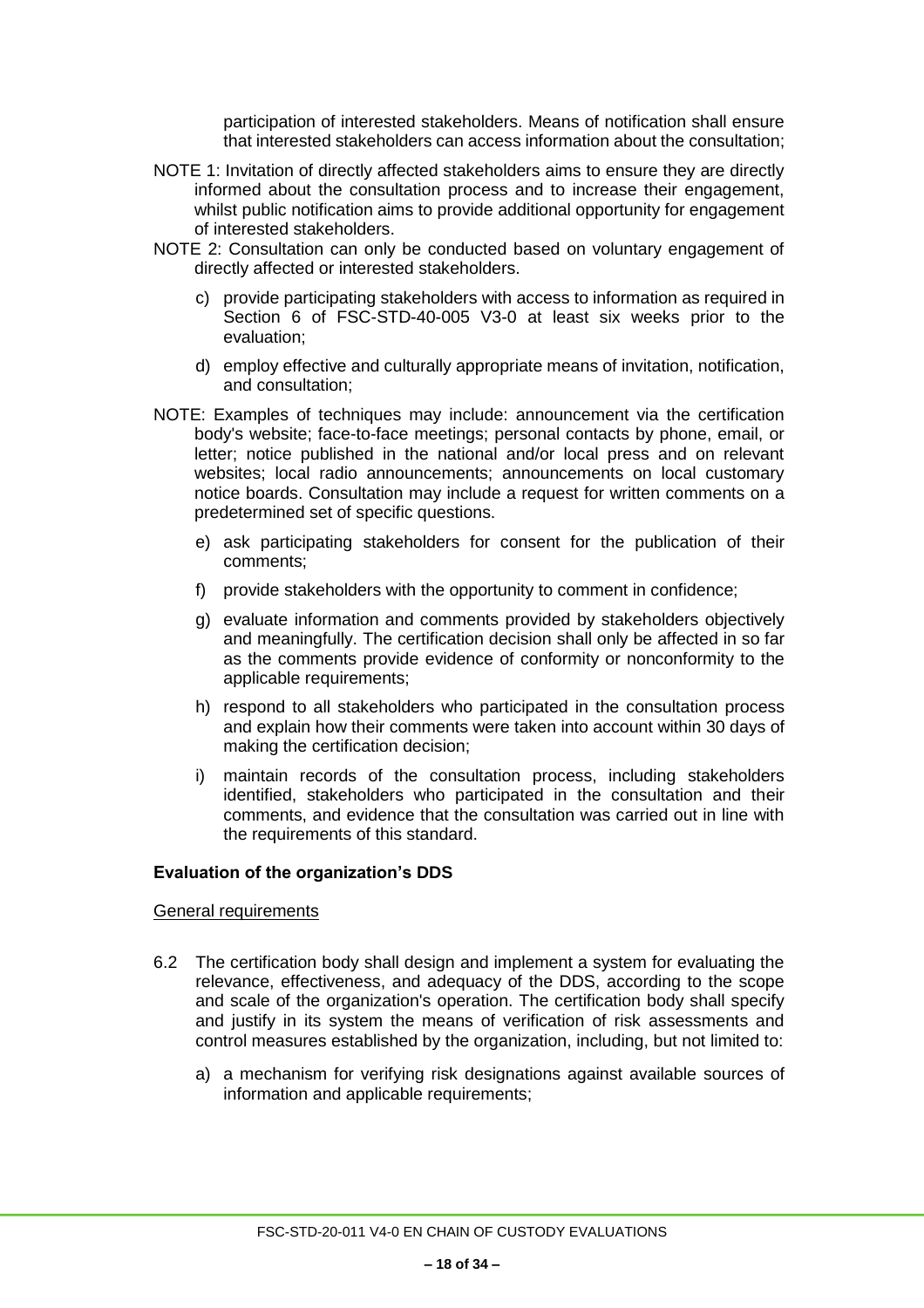- b) field verification<sup>5</sup> with a scope and sampling pool relevant for the DDS under evaluation. The sampling pool shall be sufficient to confirm mitigation of risk related to origin and risk of mixing of material with non-eligible inputs;
- c) corroborating evidence provided by the organization with independent sources when possible.
- NOTE: Specific requirements for evaluating adequacy of control measures are included in Clause 6.18.
- 6.3 The certification body shall evaluate whether the DDS has been implemented as designed and in accordance with all applicable requirements and any additional guidance provided or approved by the FSC Policy and Standards Unit.
- 6.4 All records used for evaluating the DDS shall be sampled at random. When selecting documents for sampling, the certification body shall not be guided or influenced by staff of the organization.
- 6.5 The certification body shall verify whether information on material and supply chains allows the organization to:
	- a) confirm the origin of the material;
	- b) conduct a robust risk assessment related to the origin of the material;
	- c) conduct a robust risk assessment related to mixing material with noneligible inputs in supply chains;
	- d) develop and implement adequate control measures;
	- e) review and, if necessary, revise the DDS to ensure its relevance, effectiveness, or adequacy.
- NOTE: This includes verification of whether the organization has enforced its suppliers to notify it of any changes affecting risk designation or mitigation.
- 6.6 The certification body shall not accept information or documentation that only consists of a declaration of conformity by the organization and/or suppliers as evidence of the organization's conformity to the applicable requirements.
- 6.7 The certification body shall evaluate the justification for excluding confidential information provided by the organization (see Clause 6.2 (d) in FSC-STD-40- 005 V3-0) in a restrictive way, taking into account business sensitivity of the information, applicable legislation, and the public interest served by disclosure.

#### Evaluation of risk assessments

 $\overline{a}$ 

*Risk assessment related to origin*

- 6.8 The certification body shall verify the correct use of applicable FSC risk assessments.
- 6.9 The certification body may extend the period during which the organization shall adapt the DDS to approved risk assessments for a single exceptional extension of up to two months when justified by circumstances beyond the control of the organization. The certification body shall record such circumstances.

<sup>5</sup> Field verification includes audits at the forest level and on-site verification of suppliers in the supply chain.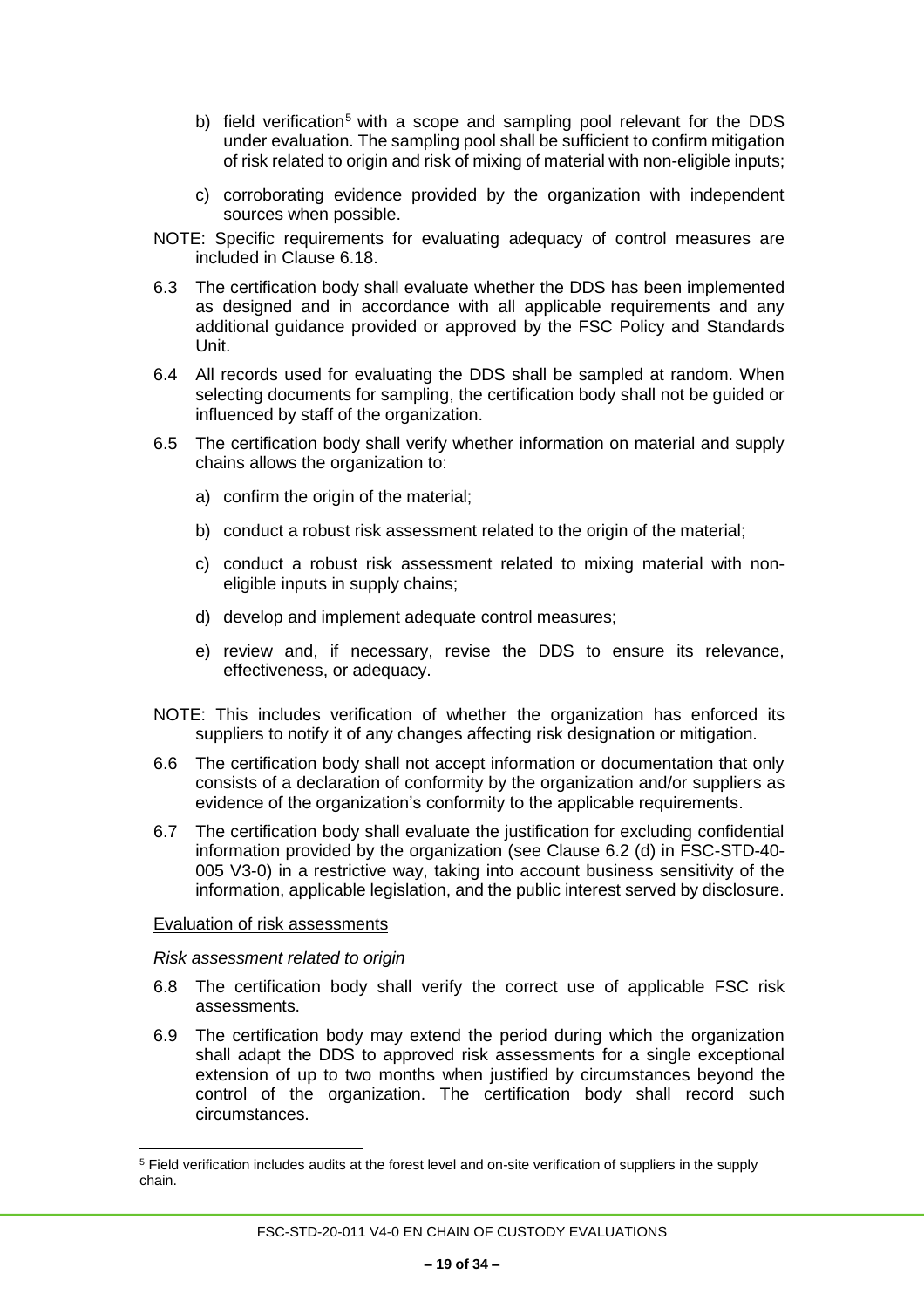- NOTE: Justifiable circumstances for an extension exclude problems in planning or scheduling activities in the scope of the DDS.
- 6.10 The certification body shall verify whether the organization's risk assessment and risk designations are adequate and justified, including whether:
	- a) In the case of simplified and extended risk assessments:
		- i. the risk assessment follows all applicable requirements;
		- ii. the sources of information used are independent, objective, and sufficient to justify risk designation;
		- iii. the geographic scale of the assessment is adequate to the supply area(s);
		- iv. the risk designation is justified and verifiable based on sources used in the risk assessment;
	- b) In the case of extended risk assessments:
		- i. the risk specification includes sufficient information to allow the development of adequate control measures;
		- ii. consultations with experts have been conducted as required;
		- iii. experts used to conduct the risk assessment meet the qualification requirements in Annex C of FSC-STD-40-005 V3-0;
		- iv. joint risk assessments are managed as required;
	- c) In the case of simplified risk assessments:
		- i. the risk assessment is consistent with the publicly available information on the FSC Global Forest Registry; or
		- ii. where the organization designates risk differently from the FSC Global Forest Registry, the risk designation is justified with evidence by using other independent and objective sources of information.
- 6.11 The certification body shall verify whether the organization has reviewed the continued correctness and relevance of its risk assessment and made revisions where necessary.
- NOTE: This includes reviewing the risk assessment when using material originating from FSC-certified management units located in low risk areas that lose their certified status due to suspension (according to Annex A, Clauses 1.5.3 and 1.5.4, in FSC-STD-40-005 V3-0).
- 6.12 The certification body shall approve a risk assessment conducted by the organization for its existing supply area, and/or extended to new supply areas, if the risk assessment process and risk designation meet the applicable requirements.
- 6.13 The certification body shall notify the FSC Supply Chain Integrity Program (fiber-testing@fsc.org) regarding participation of the organization in the FSC Fiber Testing Program, where applicable.
- 6.14 If the certification body confirms that the results of an organization's risk assessment contradict the results of another organization's risk assessment for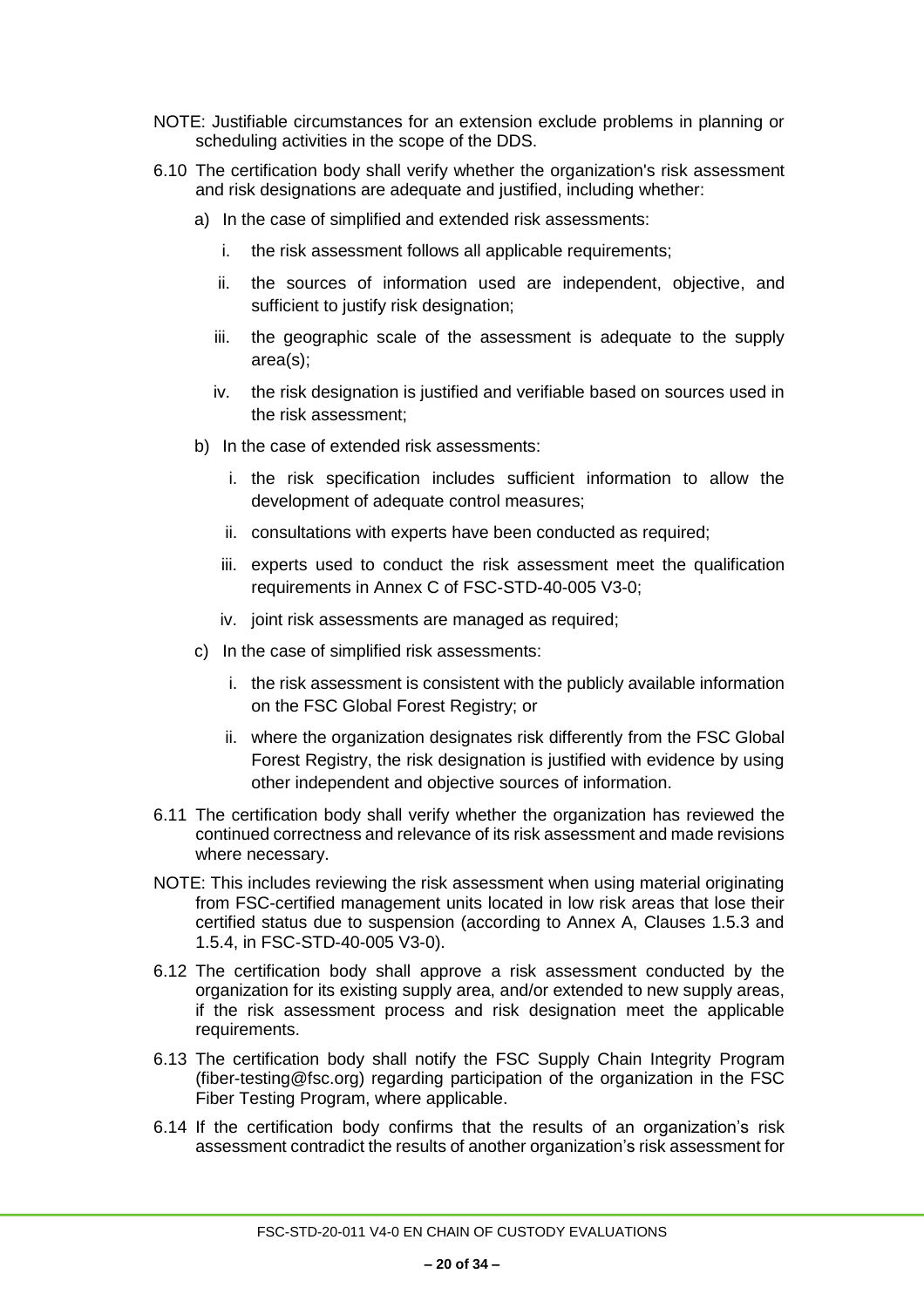the same area, the risk assessment that has been conducted with a higher level of scrutiny, accuracy, and/or precaution shall prevail.

- NOTE: It is strongly recommended to consult published risk assessments on the FSC database in order to identify potential conflicts related to different risk designations.
- 6.15 If the certification body receives comments or complaints about a risk assessment, the certification body shall forward them to the responsible body.
- NOTE: If comments are related to a national risk assessment (NRA), they should be sent to the responsible body indicated in the NRA. If they are related to a centralized national risk assessment (CNRA), comments should be sent directly to FSC.

#### *Risk assessment related to mixing material*

6.16 The certification body shall verify whether the risk assessment related to the mixing of material with non-eligible inputs during transport, processing, and storage before the material reaches the organization is adequate to the scope of the DDS and justified.

#### Evaluation of risk mitigation

- 6.17 The certification body shall verify the implementation of control measures, including:
	- a) minimum requirements according to Clauses 4.10 and 4.11 of FSC-STD-40-005 V3-0;
	- b) mandatory control measures provided in the applicable national risk assessment;
	- c) whether applicable approved controlled wood documents listed in FSC-PRO-60-002b EN *List of FSC Approved Controlled Wood Documents* were used;
	- d) whether the organization used the opinion of at least one expert to justify the adequacy of control measures for controlled wood categories 2 and 3;
	- e) whether the organization has conducted stakeholder consultation according to the requirements of FSC-STD-40-005 V3-0 (Annex B) for the following situations (where applicable):
		- i. unspecified risk designated for controlled wood categories 2 and 3;
		- ii. consultation conducted as control measure for other risks;
		- iii. consultation conducted to verify adequacy of control measures;
	- f) control measures at the level of the supplier(s).
- 6.18 The certification body shall verify the adequacy of control measures, including:
	- a) a sample of each type of control measure for each type of risk identified in the DDS. The sampling rate shall be established and justified by the certification body according to the scope of the DDS;
- NOTE: Some examples of this type of verification include the following: if the organization has established field verification at the level of the supply unit as a control measure, this will require, at minimum, a field verification of a sample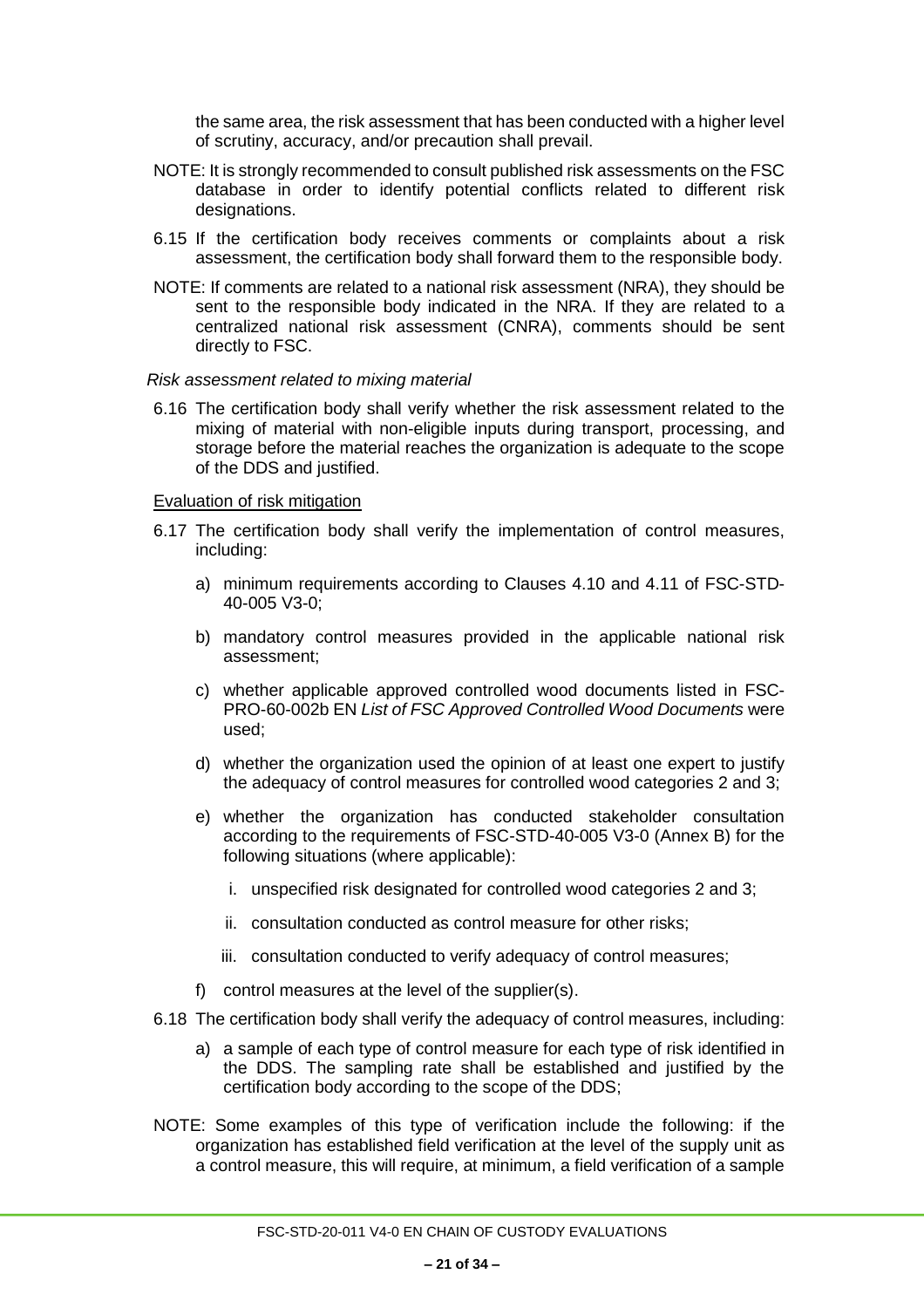of supply units by the certification body (audits at the forest level); if the organization has established a stakeholder consultation as a control measure, this will require, at minimum, a verification of sample records from the consultation.

- b) comparison with examples of control measures provided in Annex E in FSC-STD-40-005 V3-0 in terms of rigorousness;
- c) results of internal and external audits by the organization;
- d) comments from stakeholder consultation;
- e) comments, complaints, and appeals received by the certification body;
- f) the process of review and revision of the DDS by the organization.
- 6.19 If the organization has replaced mandatory control measures provided in applicable national risk assessments, the certification body shall:
	- a) evaluate the alternative control measures to determine adequacy and, if conditions specified in FSC-STD-40-005 V3-0 (Clause 4.13) are met, approve the control measures;
	- b) verify whether the organization has forwarded a description of the alternative control measures to the body responsible for maintenance of the national risk assessment.
- 6.20 If the organization has identified that legal requirements may be in conflict with adequate control measures, the certification body shall evaluate control measures established by the organization, and, if control measures allow risk mitigation, approve such control measures before they are implemented.
- NOTE: Conflicts only occur where a legal obligation prevents the implementation of control measures. It is not considered a conflict if control measures exceed the minimum requirements for legal compliance.
- 6.21 If the certification body determines that the control measures of one organization contradict the control measures of another organization for the same type of risk in the same area, the control measures that are more robust and effective shall prevail in the evaluation of the adequacy of control measures.

#### **7 Evaluation of group and multisite chain of custody certificates**

- 7.1 At each evaluation, the certification body shall evaluate the ability of the central office to manage the number of participating sites of the certificate and approve an annual growth rate up to a limit of 100% based on the number of participating sites at the time of the evaluation. Where a certificate has 20 or fewer participating sites at the time of the main evaluation, the certification body may approve a growth rate higher than 100%, based on the demonstrated capacity of the central office to manage a higher number of participating sites.
- 7.2 If the central office wants to increase the number of participating sites in the certificate scope beyond the approved annual growth rate, the certification body shall audit the central office and a sample of the new sites according to Clause 7.5 (b) before the growth resumes.
- 7.3 In the audit for inclusion of new participating sites, the certification body shall establish a new growth limit for the period between the expansion-of-scope audit and the next evaluation by the certification body.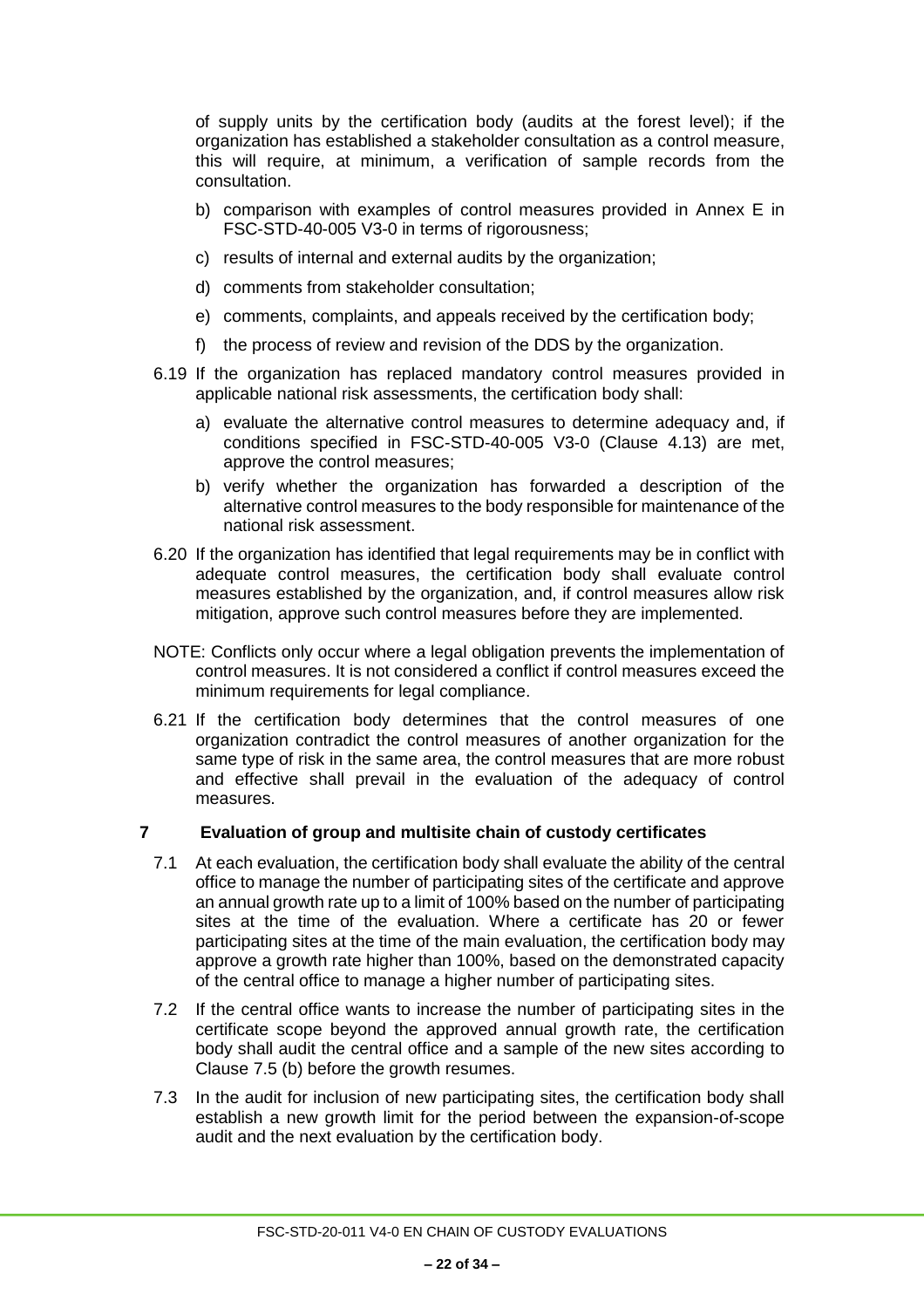- 7.4 New participating sites added to the certificate scope shall only be considered certified after the certification body has added the new sites to the FSC database of registered certificates. Certification bodies shall enter new sites into the database within one week of the date of receipt of the central office's audit report.
- NOTE: Certification bodies are not required to revise and approve the central office's audit reports.
- 7.5 The certification body shall select a sample of the participating sites for evaluation of conformance to the applicable FSC normative documents. The certification body shall divide the participating sites into two sets of sites: normal-risk participating sites and high-risk participating sites (see Terms and definitions), which shall be sampled separately by using the following formulas:
	- a) for main evaluations, surveillance evaluations, and re-evaluations:
		- $y = R \sqrt{x}$ , where:

 $y =$  number of participating sites to be audited by the certification body (rounded to the upper whole number)

- $R =$  risk index (see Table A)
- $x =$  total number of normal-risk or high-risk participating sites

NOTE: In the case of surveillance evaluations, participating sites which have not had any FSC activity according to Clause 3.3 since the previous certification body evaluation do not need to be included in the population of sites (value 'x' in the formula) from which the sample is drawn.

- b) for the inclusion of new participating sites (beyond the approved annual growth rate):
	- $y = R \sqrt{n}$ , where:

 $y =$  number of participating sites to be audited by the certification body (rounded to the upper whole number)

 $R =$  risk index (see Table A)

 $n =$  number of new normal-risk or high-risk participating sites to be added to the certificate scope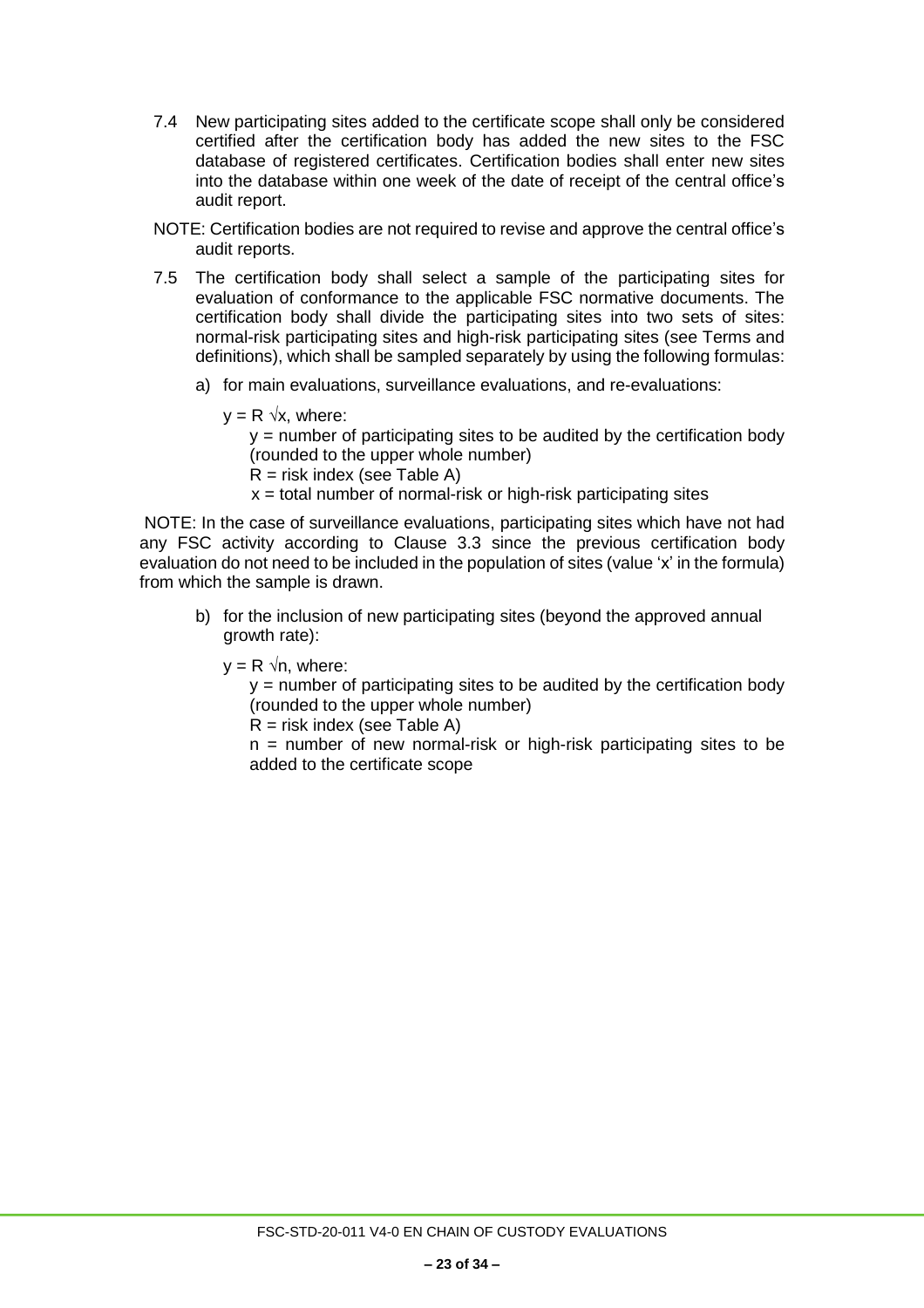# **Table A. Matrix for determination of R (risk index)**

Note: R (risk index) is obtained by summing-up the scores given to the group or multisite certificate under evaluation.

| <b>RISK FACTOR</b><br><b>Score</b>    |                                                                   | <b>Score</b><br>Given |   |
|---------------------------------------|-------------------------------------------------------------------|-----------------------|---|
|                                       | All participating sites have common ownership                     | 0.1                   |   |
| Ownership                             | Participating sites do not have common ownership                  | 0.2                   |   |
|                                       | 0-20 participating sites                                          | 0.2                   |   |
|                                       | 21-100 participating sites                                        | 0.3                   |   |
| <b>Certificate size</b>               | 101-250 participating sites                                       | 0.4                   |   |
|                                       | 251-400 participating sites                                       | 0.5                   |   |
|                                       | > 400 participating sites                                         | 0.6                   |   |
|                                       | No CAR issued to the central office in the previous evaluation    | 0.1                   |   |
| <b>Central office's</b>               | Not applicable (there was no previous evaluation)                 | 0.1                   |   |
| performance                           | Only minor CARs in the previous evaluation                        | 0.2                   |   |
|                                       | 1-2 major CARs in the previous evaluation                         | 0.3                   |   |
|                                       | 3 or more major CARs in the previous evaluation                   | 0.4                   |   |
|                                       | Annual surveillance evaluation                                    | 0.1                   |   |
|                                       | Re-evaluation                                                     | 0.2                   |   |
| <b>Audit type</b>                     | Main evaluation                                                   | 0.3                   |   |
|                                       | Audit for inclusion of new participating sites in the certificate | 0.3                   |   |
| TOTAL $(R = sum of the scores given)$ |                                                                   |                       | Σ |

- 7.6 If new participating sites are being added to the scope of a multisite or group certificate at the time of a surveillance evaluation or re-evaluation, they shall be considered as an independent set for the determination of the sample size, to be sampled according to the requirements detailed in Clause 7.5 (b). After inclusion of new participating sites in the certificate scope, the new participating sites shall be added to the existing ones to determine the sample size for future surveillance evaluations or re-evaluations.
- 7.7 The certification body shall select specific participating sites to achieve the required sample number for evaluation. In the selection process, the certification body shall include randomly selected sites and shall ensure that the overall sample selected is representative of the multisite or group under evaluation and covers the widest possible range in terms of:
	- a) geographic distribution;
	- b) activities and/or products produced;
	- c) size of participating sites (size may be determined by the number of employees, production volumes, and/or annual turnover of forest product sales);
	- d) other criteria, as deemed relevant by the certification body.
- 7.8 The certification body shall avoid visiting the same participating sites in consecutive audits, unless there are clear and justified reasons for doing so (e.g. this is deemed necessary for the evaluation of corrective action requests or complaints received about the organization).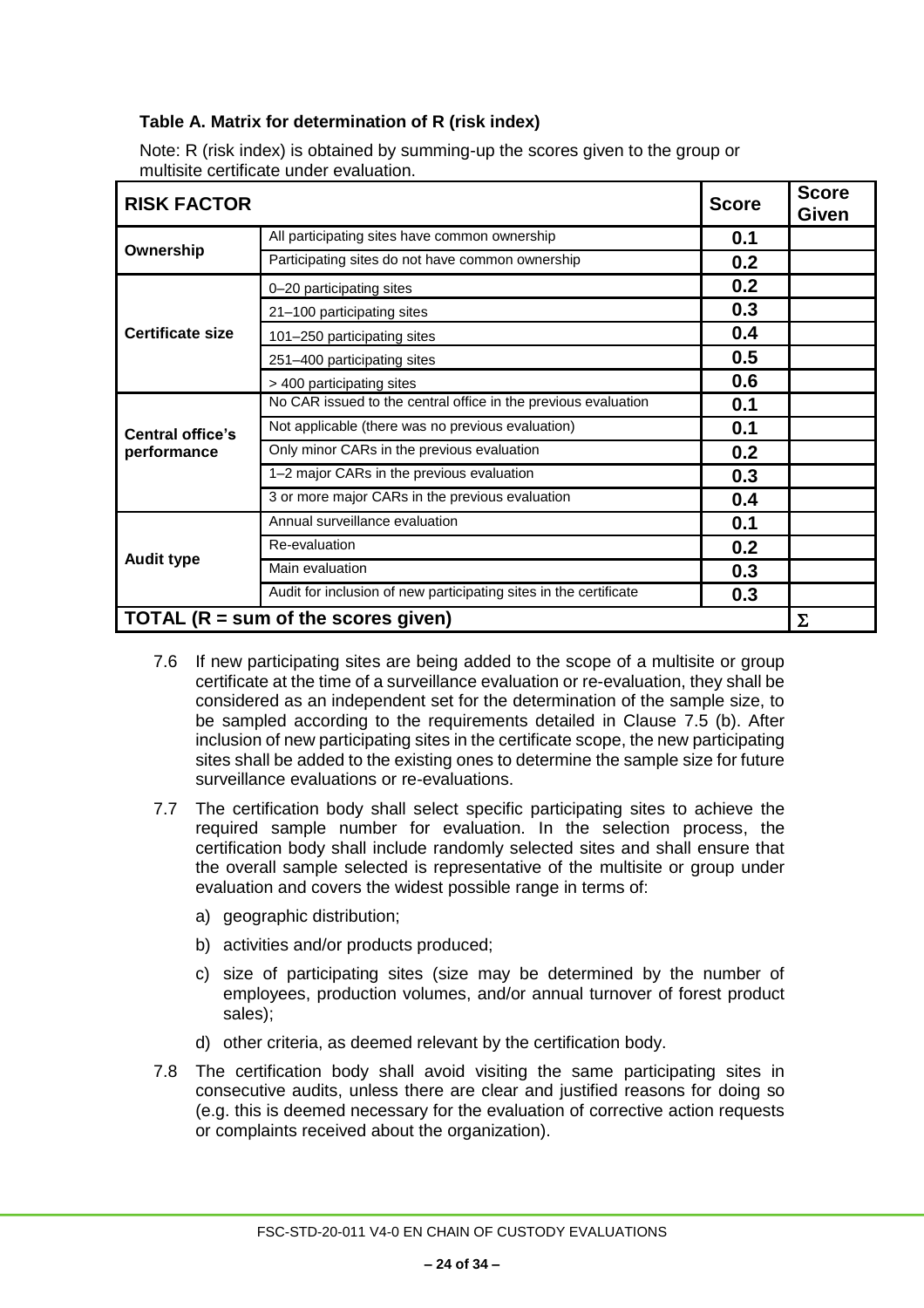- 7.9 The central office shall be audited by the certification body in each evaluation in addition to the selected participating sites.
- NOTE: In exceptional cases, the central office's representative may take all of the relevant required documentation, reports, records, and manuals to a location other than the organization's office for review by the auditor, provided that this does not affect the quality of the assessment of this material and the organization's chain of custody control systems.
- 7.10 For surveillance evaluations of group and multisite certificates, the certification body shall review and assess:
	- a) the list of participating sites;
	- b) the rate of change of participating sites (new sites, sites that have left the certificate);
	- c) the capacity of the central office's management system to manage any change in scope of the certificate including any increase in size, number, or complexity of operational sites within the scope of the certificate;
	- d) formal communication and written documents sent to participating sites by the organization since the previous certification-body surveillance;
	- e) records of the central office's audits;
	- f) records of any corrective action requests issued by the central office, including follow-up and close-out evidence;
- NOTE: Documentation and records covering the period since the previous evaluation may be submitted to the certification body for review prior to a site visit.

#### <span id="page-24-0"></span>**8 Evaluation of supplier audit programs for reclaimed materials**

- 8.1 For organizations or participating sites that have a supplier audit program, the certification body shall carry out annual on-site verification audits of the supplier sites, unless the organization's supplier audits were carried out by another FSC-accredited certification body. The certification body shall select for evaluation as a minimum (y) 0.8 times the square root (y=0.8  $\sqrt{x}$ ) rounded to the upper whole number, where 'x' is the number of suppliers audited by the participating site in the current evaluation period (according to Clause 4.1 of FSC-STD-40-007 V2-0).
- NOTE 1: For group and multisite certificates, the calculation of the supplier audit sample shall be conducted at the participating-site level.
- NOTE 2: Certification bodies are not required to audit the same sites audited by the participating sites in the current evaluation period.

#### **9 Evaluation of contractors operating under outsourcing agreements**

- 9.1 The certification body shall monitor the chain of custody system applied throughout outsourcing arrangements to ensure conformance to all applicable requirements of the FSC normative documents. The certification body shall confirm that the risks associated with mixing, substitution, or false claims by the organization or the contractor are controlled.
- 9.2 The certification body shall conduct a risk assessment of the chain of custody control system used during outsourcing activities performed off-site from the certified organization or participating site. An outsourcing arrangement with a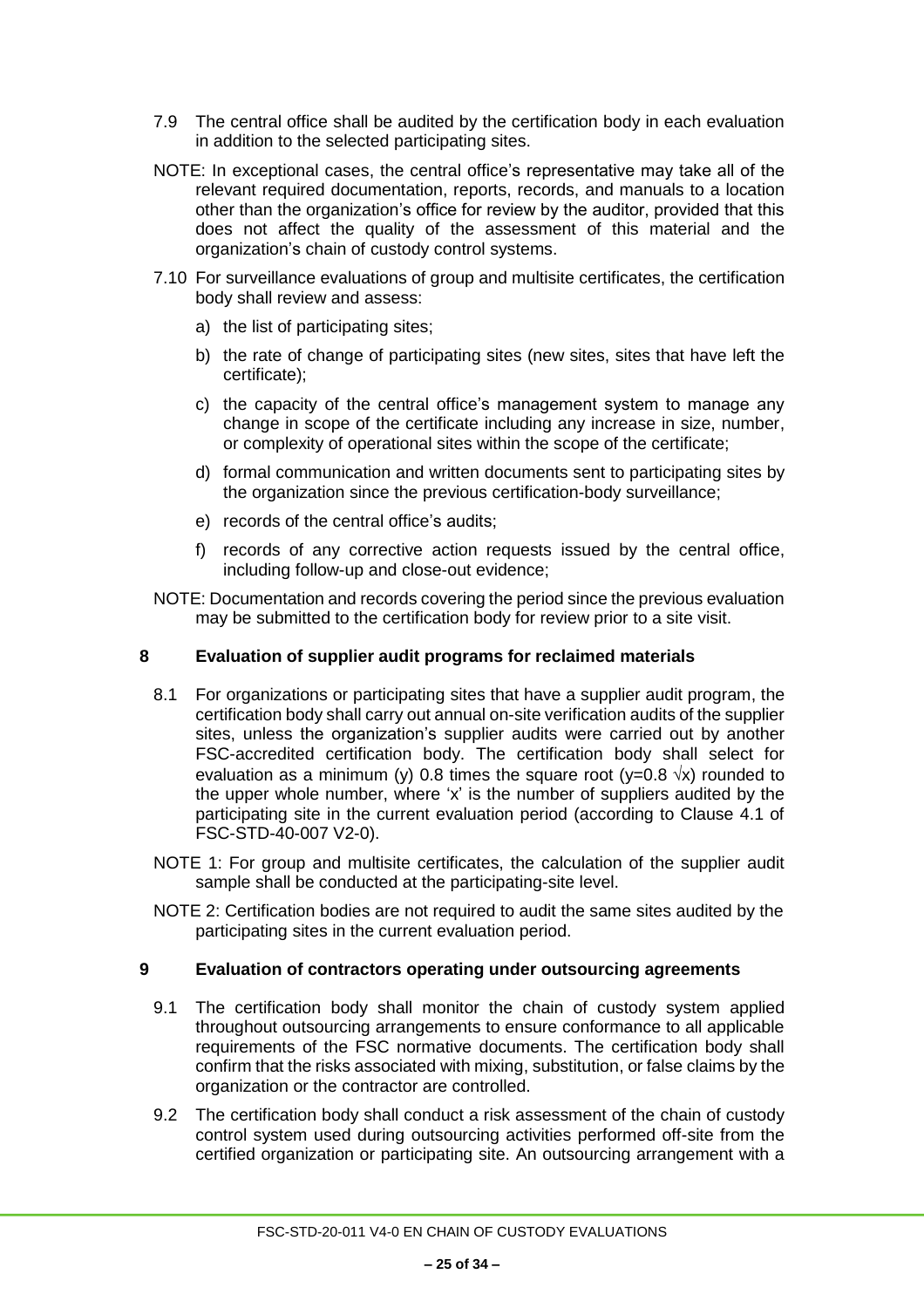certified or non-certified contractor shall be classified as 'high risk' if any of the following applies:

- a) the organization outsources all or most of the manufacturing processes of a product; or
- b) a contractor mixes different input materials (e.g. FSC 100%, controlled material, FSC controlled wood); or
- c) a contractor applies the FSC label to the product; or
- d) a contractor does not physically return the FSC-certified product to the contracting organization after outsourcing; or
- e) activities are outsourced to an organization in another country with a Transparency International Corruption Perception Index (CPI) lower than 50.
- NOTE: Even in cases that are not considered 'high risk' as per the indicators above, the certification body may require on-site audits at a contractor's facility if any risk of improper additions or mixing by the contractor is identified.
- 9.3 Even when one or more of the above high-risk indicators apply to the outsourced activity, the certification body may approve the low-risk categorization if a low risk of contamination can be demonstrated due to one of the following factors:
	- a) the product is permanently labelled or marked in a way that the contractor cannot alter or exchange products (e.g. heat brand, printed materials); or
	- b) the product is palletized or otherwise maintained as a secure unit that is not broken apart during outsourcing; or
	- c) the contractor is employed for services that do not involve manufacture or transformation of certified products (e.g. warehousing, storage, distribution, logistics); or
	- d) the contractor is an FSC-certified organization that includes documented procedures for outsourcing services within the scope of its certificate.
- 9.4 For high-risk situations, the certification body shall undertake a physical inspection of a sample of contractors to be included in outsourced processes or activities in the scope of the organization's chain of custody certificate, according to the sampling criteria specified in Clause 9.6, as part of its evaluation (main evaluation, surveillance evaluation, and re-evaluation). In the case of multisite or group certificates, the selection of contractors shall be coordinated with the selection of the participating sites which have been sampled for evaluation of conformance to the FSC chain of custody standards.
- NOTE: For group and multisite certificates, the calculation of the contractor sample shall be conducted at the participating-site level.
- 9.5 If the organization wants to include new high-risk contractors in its certificate scope in the period between the certification body evaluations, the certification body shall conduct an expansion-of-scope evaluation and conduct a physical inspection of a sample of the new contractors according to the sampling criteria specified in Clause 9.6 below.
- 9.6 The sampling number (y) shall be at minimum the square root of the number of high-risk contractors (x), rounded to the next whole number:  $y = \sqrt{x}$ .
- NOTE: Contractors that hold their own FSC chain of custody certificate for the outsourced process and contractors that did not provide outsourcing services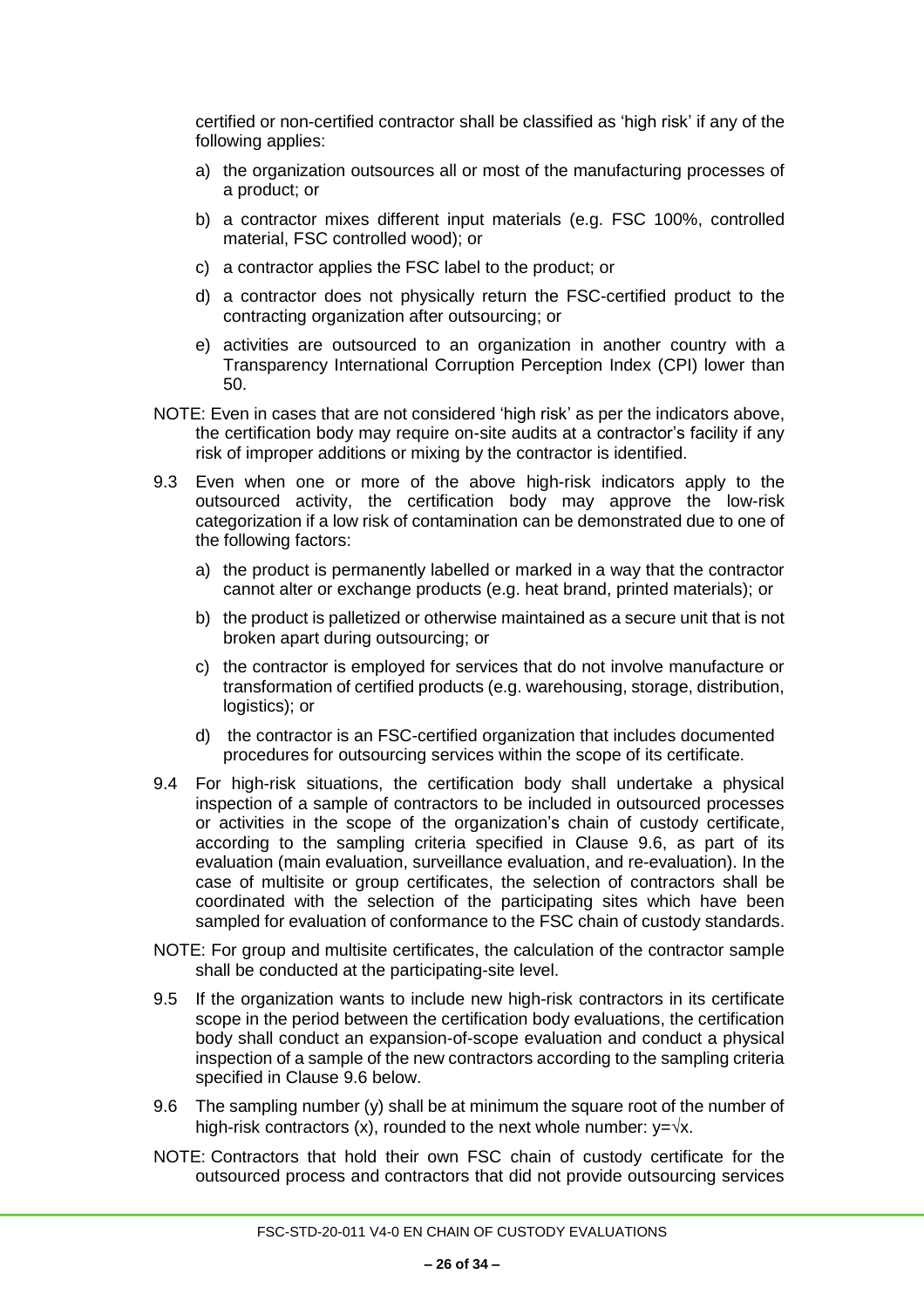to the organization since the last certification body's evaluation do not need to be evaluated by the contracting party's certification body and therefore do not need to be added to the number of contractors (x) in the formula above.

9.7 The certification body shall evaluate records of material inputs, outputs, and transport documentation associated with material used in the manufacture of FSC-certified products during outsourcing.

# **10 Transaction verification**

- 10.1 The certification body shall cooperate and support ASI's transaction verification activities by collecting, analyzing, and sharing relevant information related to FSC transactions in a timely manner (i.e. by providing a response as soon as possible).
- 10.2 In order to support the monitoring and control of false claims in the system, the certification body shall register the following information in the FSC database of certificates (as non-public information):
	- a) organizations that reported no FSC sales since the previous evaluation;
	- b) non-conformities, suspensions, terminations, and removal of participating sites due to false claims and/or fraud made by organizations;
	- c) recommendation of organizations that should be investigated by ASI and the justification (e.g. evidence suggests that records are being hidden from the certification body, complaints received about the organization, potential volume mismatches between the organization and its trading partners).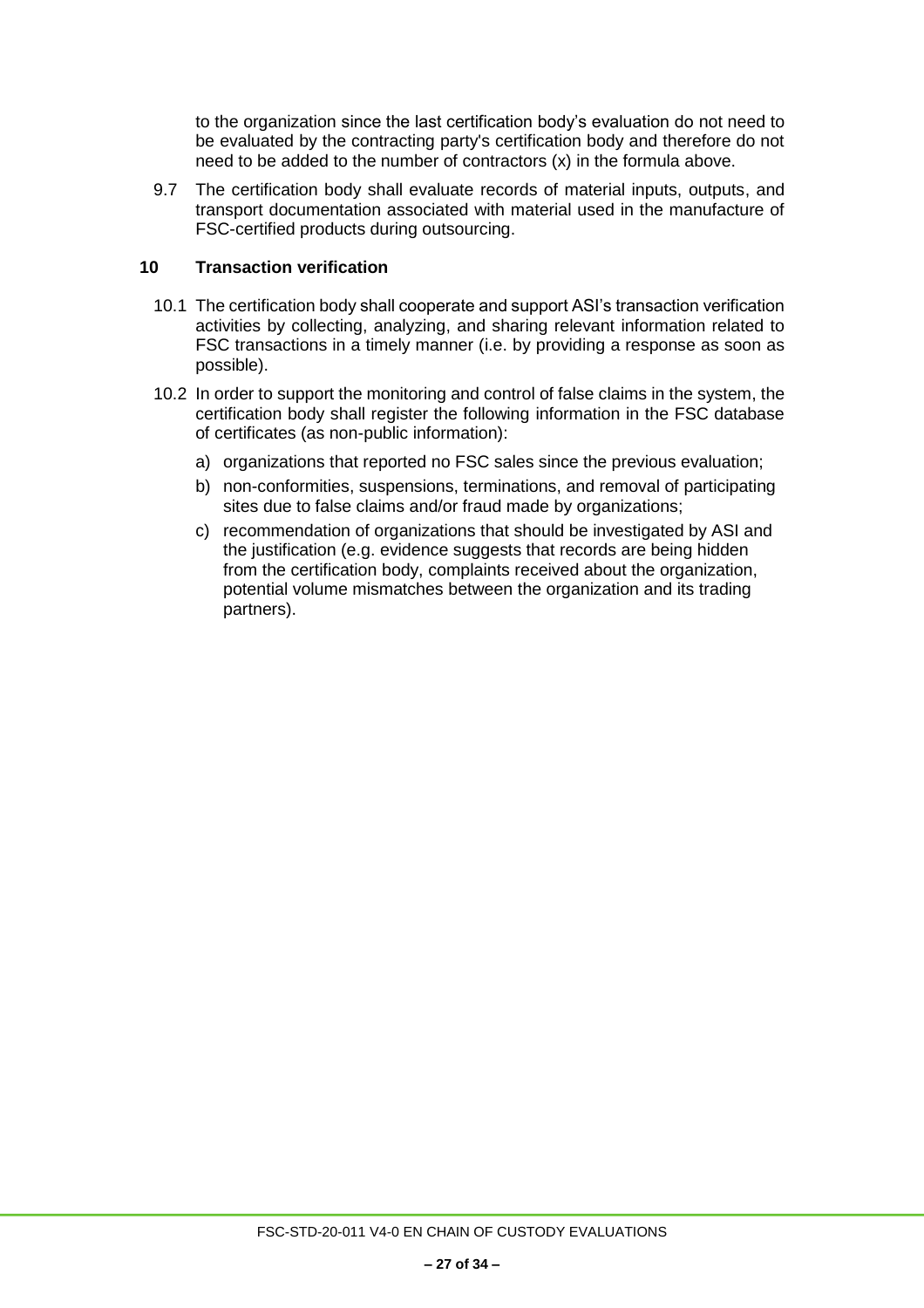# <span id="page-27-0"></span>**PART III: Chain of Custody Evaluation Reports**

## **11 Reporting requirements**

- 11.1 The certification body shall document its evaluation findings and conclusions in a report according to the requirements specified in this standard, regardless of whether or not a chain of custody certificate is issued. Evaluation reports shall be sent to the organization and shall include at least the information specified in Table B below.
- NOTE: The order in which information is presented may be determined by the certification body.
- 11.2 Chain of custody reports may be written in any language at the convenience of the client and the requirements of the certification body's decision-making entity.
- 11.3 FSC and ASI reserve the right to request a translation of any chain of custody report into one of the official languages of FSC, at the expense of the certification body, in order to assess the implementation of FSC requirements.
- 11.4 Data presented in the reports shall be in metric system units, or the conversion rates used to convert data from other units to metric system units shall be provided together with any assumptions made in order to make conversion possible.

| <b>Item</b>                                      | <b>Minimum content required</b>                                                                                     |  |
|--------------------------------------------------|---------------------------------------------------------------------------------------------------------------------|--|
| 1. Cover page                                    | a) Name, contact details, and website address of<br>the certification body.                                         |  |
|                                                  | Date (day, month, and year) of the report.<br>b)                                                                    |  |
|                                                  | c) Type of evaluation (e.g. main evaluation).                                                                       |  |
|                                                  | Name, address, and contact details of the<br>d)<br>organization and contact person.                                 |  |
|                                                  | e) Chain of custody certificate<br>(if<br>code<br>applicable).                                                      |  |
|                                                  | f<br>Controlled wood certificate code (if applicable).                                                              |  |
|                                                  | Date of issue of the chain of custody certificate.<br>g)                                                            |  |
| 2. Certificate scope<br>information <sup>6</sup> | a) Certificate type: single, group, or multisite.                                                                   |  |
|                                                  | b) Product group(s).                                                                                                |  |
|                                                  | c) Control system(s) used for making FSC claims<br>(transfer, percentage, and/or credit system).                    |  |
|                                                  | d) FSC standards applicable to the scope of the<br>certificate (e.g. FSC-STD-40-005 V3-0, FSC-<br>STD-40-007 V2-0). |  |

#### **Table B. Minimum content of evaluation reports**

 $\overline{a}$ <sup>6</sup> Certification bodies are required to enter and maintain up-to-date information on the certificate scope in the FSC database of certificates.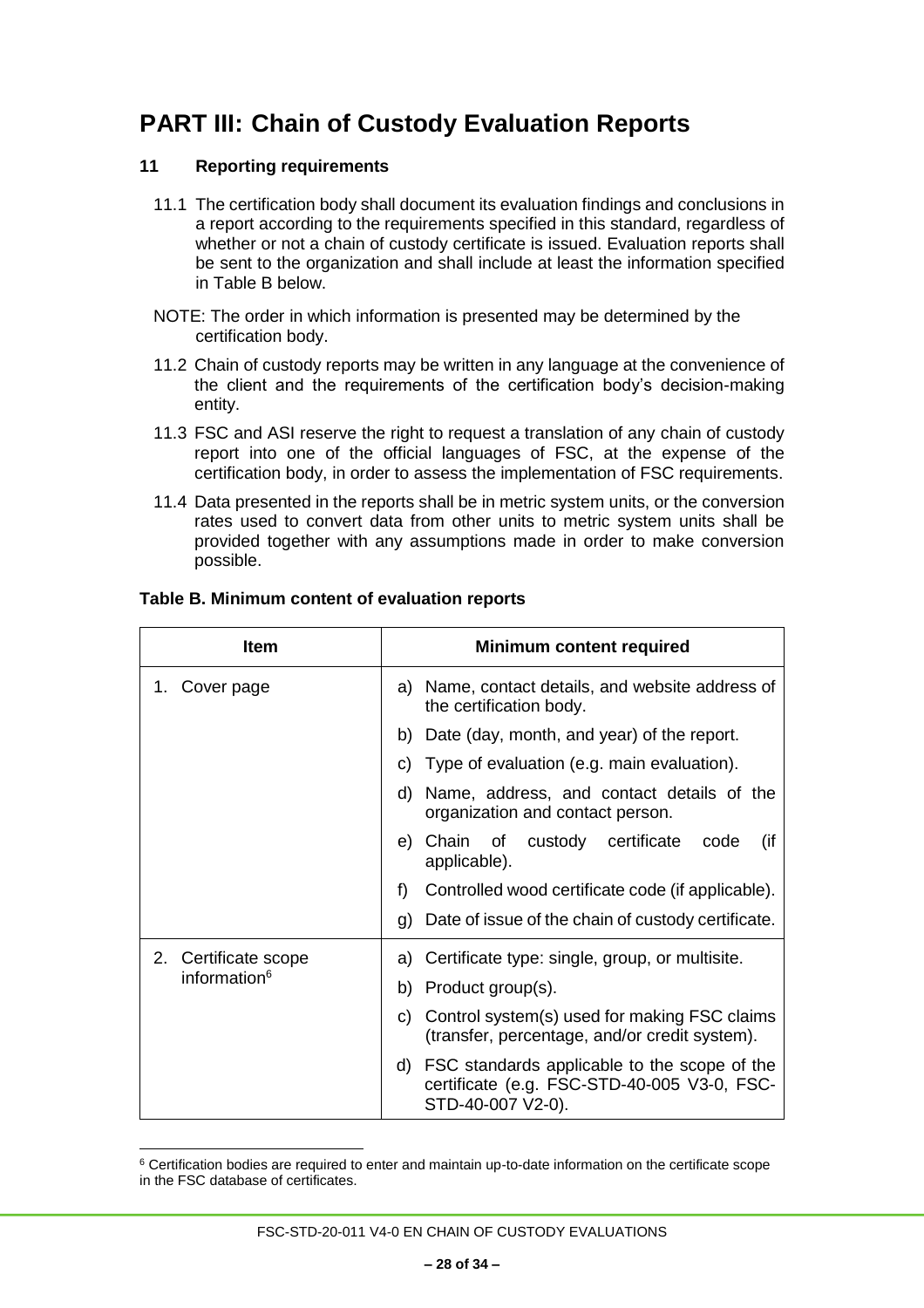|                            | e) For each site (or participating site) within the<br>scope of the certificate: |           |                                                                                                                                                                                                                                                                                           |
|----------------------------|----------------------------------------------------------------------------------|-----------|-------------------------------------------------------------------------------------------------------------------------------------------------------------------------------------------------------------------------------------------------------------------------------------------|
|                            |                                                                                  | i.        | name of the organization;                                                                                                                                                                                                                                                                 |
|                            |                                                                                  | ii.       | address;                                                                                                                                                                                                                                                                                  |
|                            |                                                                                  | iii.      | site activity (e.g. primary processor,<br>secondary processor, trader, printer,<br>retailer);                                                                                                                                                                                             |
|                            |                                                                                  | iv.       | size class of the site in terms of annual<br>turnover (AAF), as specified in the latest<br>version of FSC-POL-20-005;                                                                                                                                                                     |
|                            |                                                                                  | ۷.        | for group and multisite certificates, the<br>identifier or sub-code assigned to each<br>participating site.                                                                                                                                                                               |
| 3. Scope of the evaluation |                                                                                  |           | a) Evaluation date(s).                                                                                                                                                                                                                                                                    |
|                            |                                                                                  | auditors. | b) Name(s) and qualifications of certification body                                                                                                                                                                                                                                       |
|                            |                                                                                  |           | c) Total on-site auditing time.                                                                                                                                                                                                                                                           |
|                            |                                                                                  |           | d) Reference to the FSC normative documents<br>used, including the version number.                                                                                                                                                                                                        |
|                            |                                                                                  | report.   | NOTE: In the case of formal FSC pilot tests of draft<br>normative documents, the certification body<br>shall specify the name and reference number<br>of the draft document and include the version<br>of the draft document against which a<br>certificate was issued as an annex to the |
|                            |                                                                                  |           | e) Where applicable, description of any changes<br>to the scope of the certificate, including new<br>chain of custody operations or participating<br>sites and changes in business activities.                                                                                            |
| 4. Evaluation findings     |                                                                                  |           | a) Brief description of the system by which the<br>organization maintains control over the chain<br>of custody for all products included on the<br>organization's product group list, covering:                                                                                           |
|                            |                                                                                  | i.        | management system;                                                                                                                                                                                                                                                                        |
|                            |                                                                                  | ii.       | material sourcing;                                                                                                                                                                                                                                                                        |
|                            |                                                                                  | iii.      | material receipt and storage;                                                                                                                                                                                                                                                             |
|                            |                                                                                  | iv.       | volume control and the applied system<br>for controlling FSC claims (transfer,<br>percentage, and/or credit system);                                                                                                                                                                      |
|                            |                                                                                  | v.        | sales and delivery;                                                                                                                                                                                                                                                                       |
|                            |                                                                                  | vi.       | labelling (if applicable);                                                                                                                                                                                                                                                                |
|                            |                                                                                  | vii.      | outsourcing arrangements.                                                                                                                                                                                                                                                                 |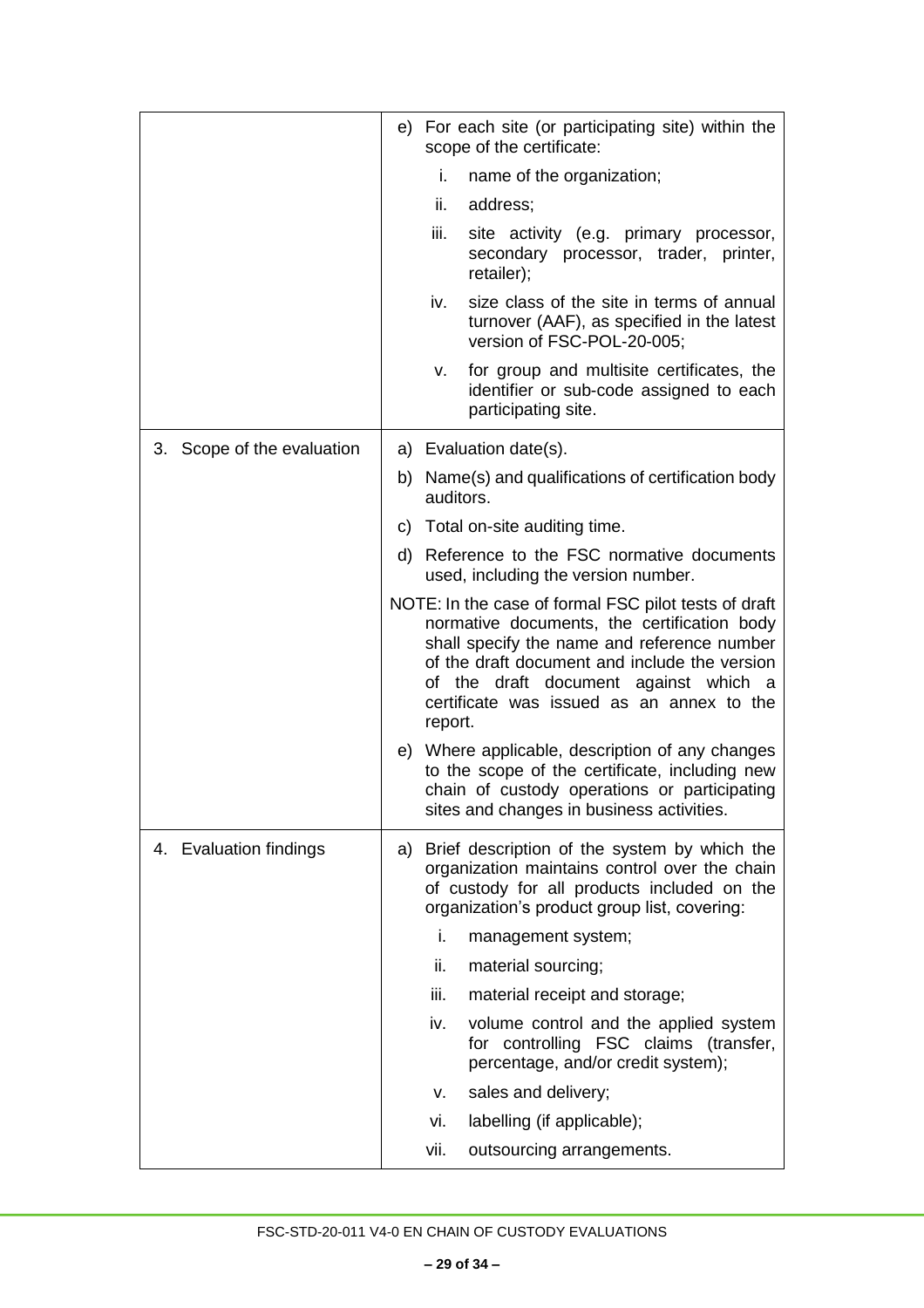|                | b) Description of the identified critical control<br>points.                                                                                                                                                                                                                                                                                                                                                                                                                        |
|----------------|-------------------------------------------------------------------------------------------------------------------------------------------------------------------------------------------------------------------------------------------------------------------------------------------------------------------------------------------------------------------------------------------------------------------------------------------------------------------------------------|
|                | findings<br>c) Systematic<br>presentation<br>of<br>demonstrating conformity or nonconformity to<br>each element of all applicable FSC normative<br>document(s) used for the evaluation (e.g. FSC-<br>STD-40-004 V2-1, FSC-STD-40-005 V3-0).                                                                                                                                                                                                                                         |
|                | NOTE: The audit findings shall be presented<br>separately for each participating site evaluated<br>in the case of multisite and group evaluations.                                                                                                                                                                                                                                                                                                                                  |
|                | d) Description and review of any complaints,<br>disputes, or allegations of nonconformities<br>received by the organization and/or the<br>certification body.                                                                                                                                                                                                                                                                                                                       |
|                | e) Corrective action requests (CARs) issued to<br>the organization as a result of the current<br>evaluation, including specification as major or<br>minor, timelines for conformance, status (open<br>or closed), description of the nonconformity on<br>which the CAR is based. Where applicable, the<br>include a<br>report shall<br>also<br>systematic<br>evaluation of the organization's conformity to<br>CARs issued by the certification body in the<br>previous evaluation. |
|                | f<br>For main evaluations and re-evaluations, the<br>certification decision.                                                                                                                                                                                                                                                                                                                                                                                                        |
|                | If the certificate is suspended or terminated as<br>g)<br>a result of any evaluation, the certification body<br>shall record the justification for this decision in<br>the report.                                                                                                                                                                                                                                                                                                  |
|                | h) Information on FSC-certified volumes based<br>on the organization's annual volume summary,<br>including:                                                                                                                                                                                                                                                                                                                                                                         |
|                | total FSC input volumes;<br>i.<br>total FSC sales.<br>ii.                                                                                                                                                                                                                                                                                                                                                                                                                           |
|                | NOTE: If the organization did not sell any products<br>with FSC claims since the previous evaluation, the<br>certification body shall record this information in<br>the report and in the FSC database.                                                                                                                                                                                                                                                                             |
| 5. Outsourcing | a) Name and contact details of contractors<br>covered by the scope of certificate.                                                                                                                                                                                                                                                                                                                                                                                                  |
|                | b) Description of the outsourced processes (e.g.<br>planing, storage, drying).                                                                                                                                                                                                                                                                                                                                                                                                      |
|                | c) Classification and brief description of the<br>identified risk of the outsourced<br>activity<br>According to Clause 9.2.                                                                                                                                                                                                                                                                                                                                                         |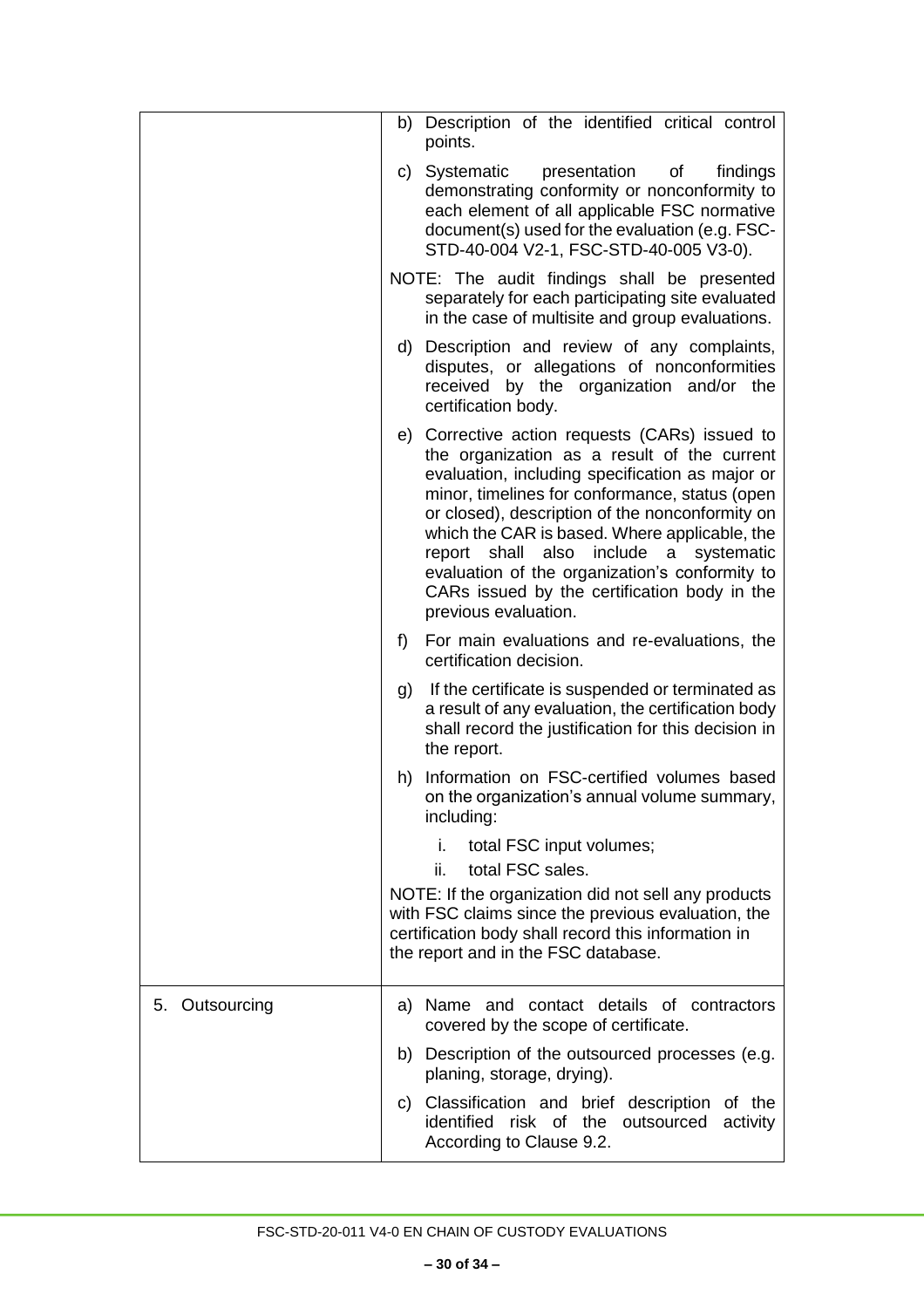|                                                                                        | d) In the case of high-risk outsourcing:                                                                                                                                                                                                                                                                                                         |
|----------------------------------------------------------------------------------------|--------------------------------------------------------------------------------------------------------------------------------------------------------------------------------------------------------------------------------------------------------------------------------------------------------------------------------------------------|
|                                                                                        | i.<br>of contractors audited<br>list<br>the<br>by<br>certification body;<br>ii.<br>brief description of the certification<br>body's evaluation of records of material<br>inputs,<br>outputs,<br>and<br>transport<br>documentation associated with material<br>used in the handling/ processing of FSC-<br>certified products during outsourcing. |
| Evaluation of controlled<br>6.<br>wood requirements<br>against FSC-STD-40-<br>005 V2-1 | a) Brief description<br>of<br>the<br>organization's<br>controlled wood verification program.                                                                                                                                                                                                                                                     |
|                                                                                        | b) Brief description of the system by which the<br>organization assessed the level of risk of their<br>suppliers, including definition of districts of<br>origin and sources of information.                                                                                                                                                     |
|                                                                                        | c) Where applicable, a list of suppliers evaluated<br>by the certification body and a brief description<br>of the certification body's field evaluation of the<br>organization's suppliers for unspecified risk<br>sources.                                                                                                                      |
| 7. Evaluation of controlled<br>requirements<br>wood                                    | a) Description of the DDS, including supplier<br>structure for each participating site:                                                                                                                                                                                                                                                          |
| against FSC-STD-40-005<br>$V3-0$                                                       | number of<br>i.<br>exact<br>suppliers<br>and<br>approximate or exact number of sub-<br>suppliers <sup>7</sup> ;                                                                                                                                                                                                                                  |
|                                                                                        | ii.<br>supplier type: e.g. primary, secondary;                                                                                                                                                                                                                                                                                                   |
|                                                                                        | iii.<br>average length of the non-FSC-certified<br>supply chain(s);                                                                                                                                                                                                                                                                              |
|                                                                                        | risk of mixing with non-eligible inputs.<br>iv.                                                                                                                                                                                                                                                                                                  |
|                                                                                        | b) Information made publically available by the<br>organization, or references to such (according<br>to Section 6 of FSC-STD-40-005 V3-0). This<br>information shall be available for the period of<br>validity of the certificate.                                                                                                              |
|                                                                                        | c) Evaluation<br>of justification<br>for<br>excluding<br>confidential<br>information provided<br>by the<br>organization (according to Clause 6.2 (d) in<br>FSC-STD-40-005 V3-0).                                                                                                                                                                 |
|                                                                                        | d) Timeline and circumstances of an extension for<br>the period during which the organization shall<br>adapt the DDS to approved<br><b>FSC</b><br>risk<br>assessments, where applicable.                                                                                                                                                         |

 $\overline{a}$ 

FSC-STD-20-011 V4-0 EN CHAIN OF CUSTODY EVALUATIONS

<sup>7</sup> Suppliers and sub-suppliers are defined in FSC-STD-40-005 V3-0 EN *Requirements for Sourcing FSC Controlled Wood*.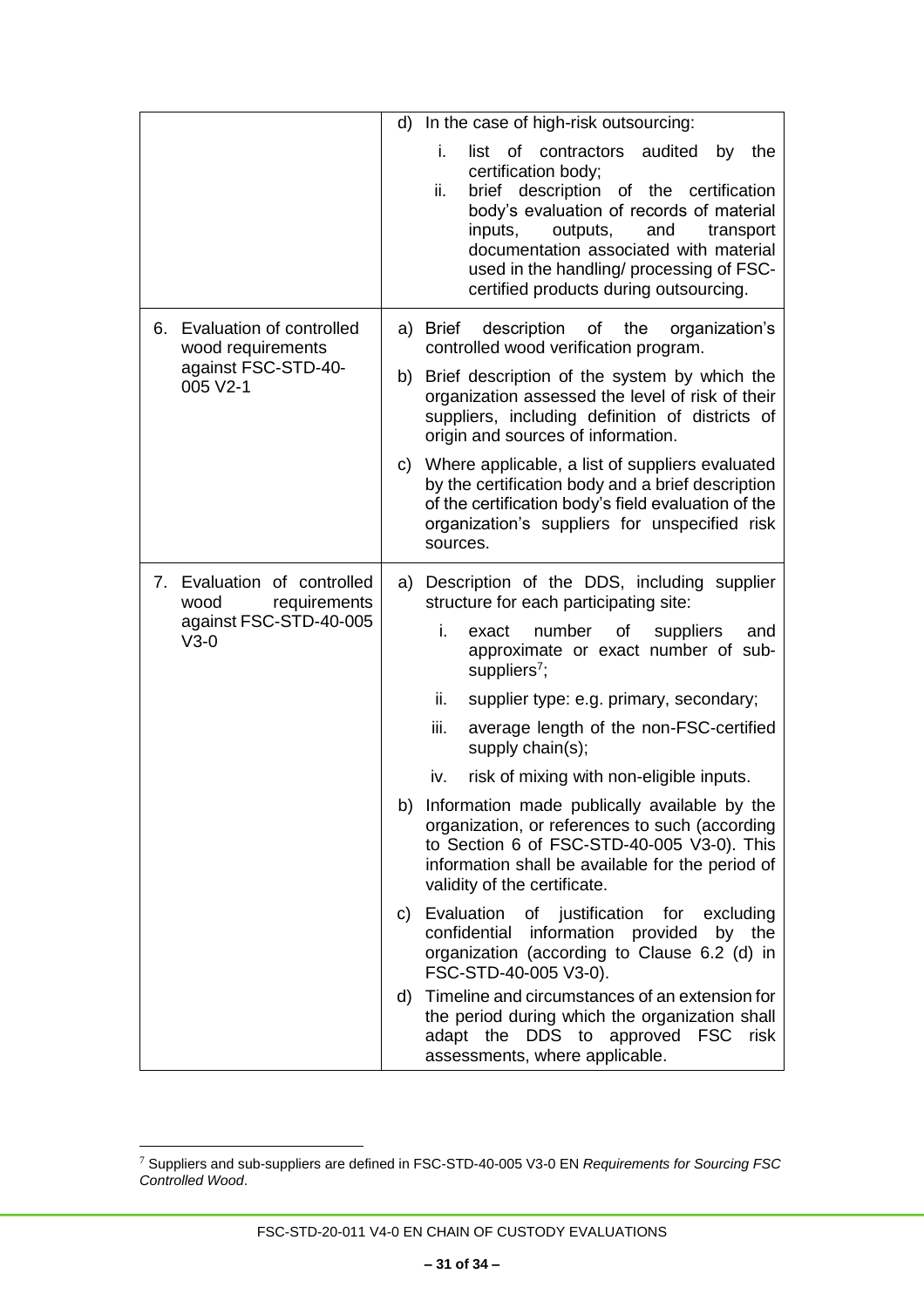|                                                       | e) | Information about who has developed the DDS<br>or elements of it, including whether the DDS<br>was developed by an external party.                                                                                                                                                                                                                                                                                                                                                                                                                                                                                                               |
|-------------------------------------------------------|----|--------------------------------------------------------------------------------------------------------------------------------------------------------------------------------------------------------------------------------------------------------------------------------------------------------------------------------------------------------------------------------------------------------------------------------------------------------------------------------------------------------------------------------------------------------------------------------------------------------------------------------------------------|
|                                                       | f) | Brief description of the system developed for<br>the evaluation of the DDS according to Clause<br>6.2.                                                                                                                                                                                                                                                                                                                                                                                                                                                                                                                                           |
|                                                       | g) | <b>Brief</b><br>summary of<br>findings<br>from<br>field<br>verification(s) (including audits at the forest<br>level and on-site verification of suppliers in the<br>supply chain), with justification for the sampling<br>rate applied in any type of field verification of<br>the DDS.                                                                                                                                                                                                                                                                                                                                                          |
|                                                       |    | h) Summary of<br>stakeholder<br>consultation<br>conducted by the certification body, including:                                                                                                                                                                                                                                                                                                                                                                                                                                                                                                                                                  |
|                                                       |    | i.<br>area(s)<br>for<br>which<br>geographical<br>stakeholder consultation was conducted<br>(e.g. geo-reference data, state, province,<br>supply units);<br>ii.<br>list of stakeholders invited<br>by<br>the<br>certification body to participate in the<br>consultation (identified per stakeholder<br>group);<br>iii.<br>summary of the stakeholder comments<br>received.<br>Comments shall<br>only<br>be<br>published with prior consent from the<br>consulted<br>stakeholder<br>and<br>not<br>associated with stakeholder names;<br>Brief description of how the certification<br>iv.<br>body has taken stakeholder comments<br>into account. |
| Group and multisite<br>8.<br>evaluations <sup>8</sup> |    | a) General description of how the chain of<br>custody is controlled at the group or multisite<br>level.                                                                                                                                                                                                                                                                                                                                                                                                                                                                                                                                          |
|                                                       |    | b) Detailed summary of the certification body<br>sampling process, including:                                                                                                                                                                                                                                                                                                                                                                                                                                                                                                                                                                    |
|                                                       |    | calculation of the number of participating<br>i.<br>sites sampled for the audit, according to<br>the sampling methodology in Clause 7.5;<br>name(s) of the participating<br>site(s)<br>ii.<br>audited by the certification body.                                                                                                                                                                                                                                                                                                                                                                                                                 |
|                                                       |    | c) Explicit statement of the specified annual<br>growth limit of the group or multisite certificate<br>determined according to Clause 7.1.                                                                                                                                                                                                                                                                                                                                                                                                                                                                                                       |

 $\overline{a}$ 

 $8$  These requirements apply in addition to the checklists with the evaluation of the organization's conformance to all applicable requirements of the relevant FSC normative documents.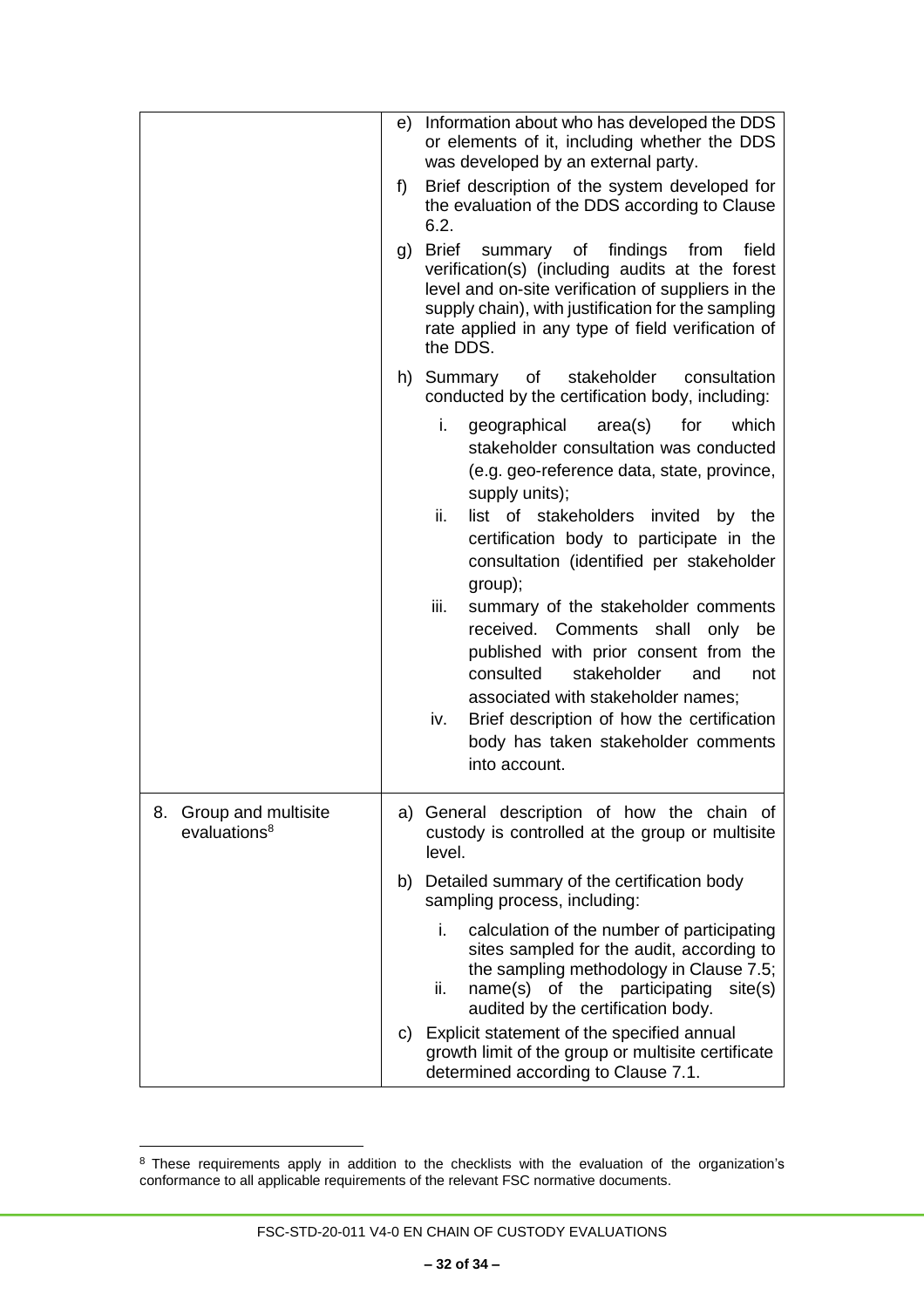| Evaluation of supplier<br>9.<br>audit program for | a) Brief description of the organization's<br>verification program for reclaimed materials.                                                                                                             |
|---------------------------------------------------|---------------------------------------------------------------------------------------------------------------------------------------------------------------------------------------------------------|
| reclaimed materials                               | b) List with the name(s) and contact details of the<br>supplier(s) evaluated by the certification body.                                                                                                 |
|                                                   | Brief description of the certification body's field<br>C)<br>evaluation of each supplier.                                                                                                               |
| 10. Annexes                                       | include<br>additional<br>Annexes<br>any<br>may<br>a)<br>information which supports or confirms the<br>findings or recommendations of the auditor<br>(e.g. photos, copies of invoices, bills of lading). |

# **12 Public certification summary for evaluations of controlled wood according to FSC-STD-40-005 V3-0**

- 12.1 The certification body shall publish a certification summary for the controlled wood evaluation on the FSC database upon registration of the certification status.
- NOTE 1: The inclusion of confidential information is not required.
- NOTE 2: The certification summary should be short and concise.
- 12.2 The certification summary shall include at minimum:
	- a) the contents of the evaluation report relevant to the evaluation of controlled wood (see Table B, Item 7);
	- b) a list of all nonconformities that the organization is required to correct in order to maintain its certification, including the time period within which corrective actions shall be made.
- 12.3 When the certification body approves a new or updated risk assessment conducted by the organization, the certification summary shall be updated with the risk assessment within seven business days of approval.
- 12.4 The certification summary shall be made available in:
	- a) English or Spanish for certificates that cover a total supply area of more than 50,000 ha in the scope; and
	- b) at least one of the official languages of the country in which the supply area is located, or the most widely spoken language of the indigenous people in the supply area, where material is sourced from specified or unspecified risk areas.
	- NOTE: FSC and ASI reserve the right to request a translation of any certification summary into one of the official languages of FSC, at the expense of the certification body.